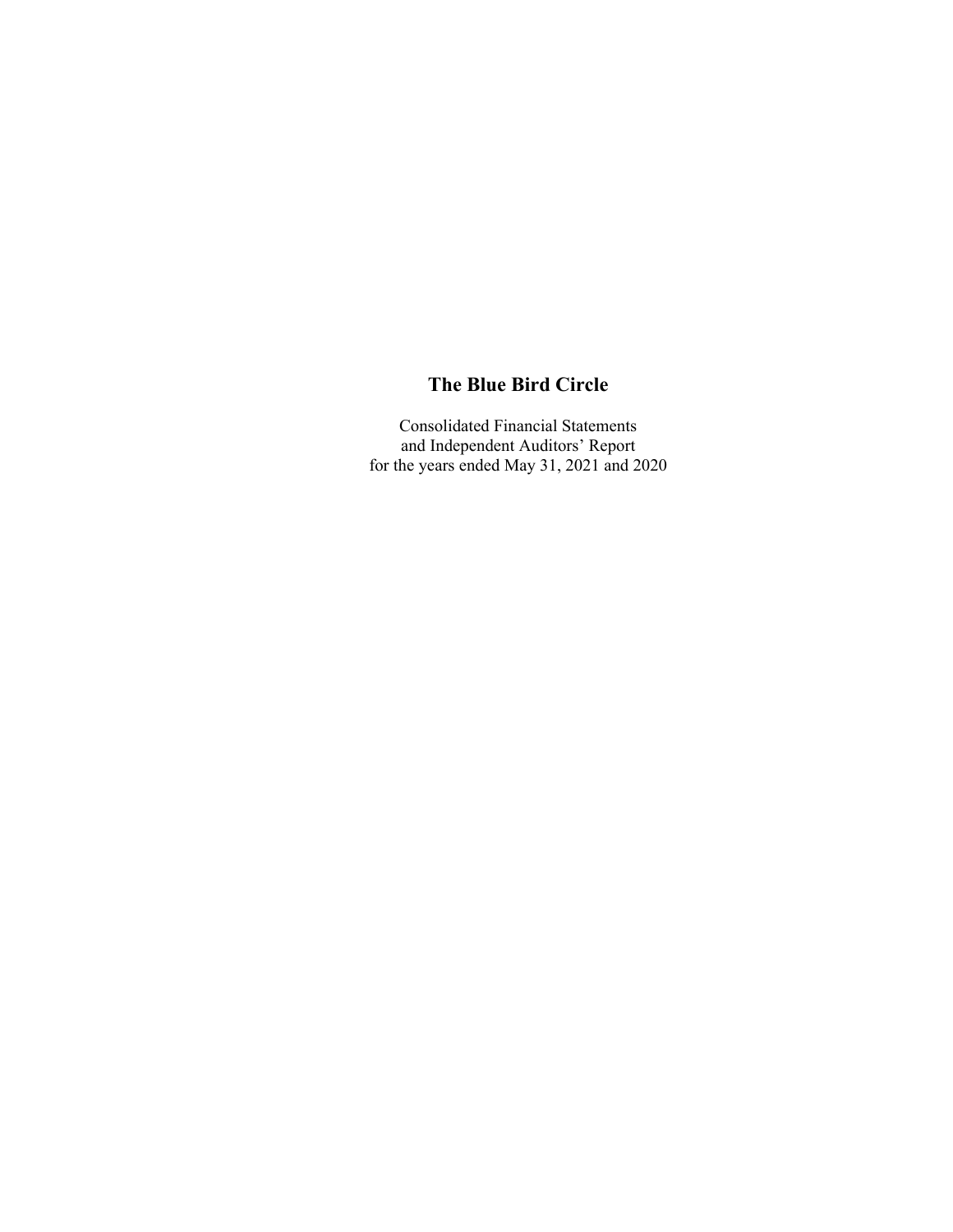|                                                                                          | Page           |
|------------------------------------------------------------------------------------------|----------------|
| <b>Independent Auditors' Report</b>                                                      | $\mathbf{1}$   |
| <b>Financial Statements:</b>                                                             |                |
| Consolidated Statements of Financial Position as of May 31, 2021 and 2020                | $\overline{3}$ |
| Consolidated Statement of Activities for the year ended May 31, 2021                     | 4              |
| Consolidated Statement of Activities for the year ended May 31, 2020                     | 5              |
| Consolidated Statements of Functional Expenses for the years ended May 31, 2021 and 2020 | 6              |
| Consolidated Statements of Cash Flows for the years ended May 31, 2021 and 2020          | $\overline{7}$ |
| Notes to Consolidated Financial Statements for the years ended May 31, 2021 and 2020     | 8              |
| <b>Supplementary Information:</b>                                                        |                |
| Consolidating Statement of Financial Position as of May 31, 2021                         | 18             |
| Consolidating Statement of Financial Position as of May 31, 2020                         | 19             |
| Consolidating Statement of Activities for the year ended May 31, 2021                    | 20             |
| Consolidating Statement of Activities for the year ended May 31, 2020                    | 21             |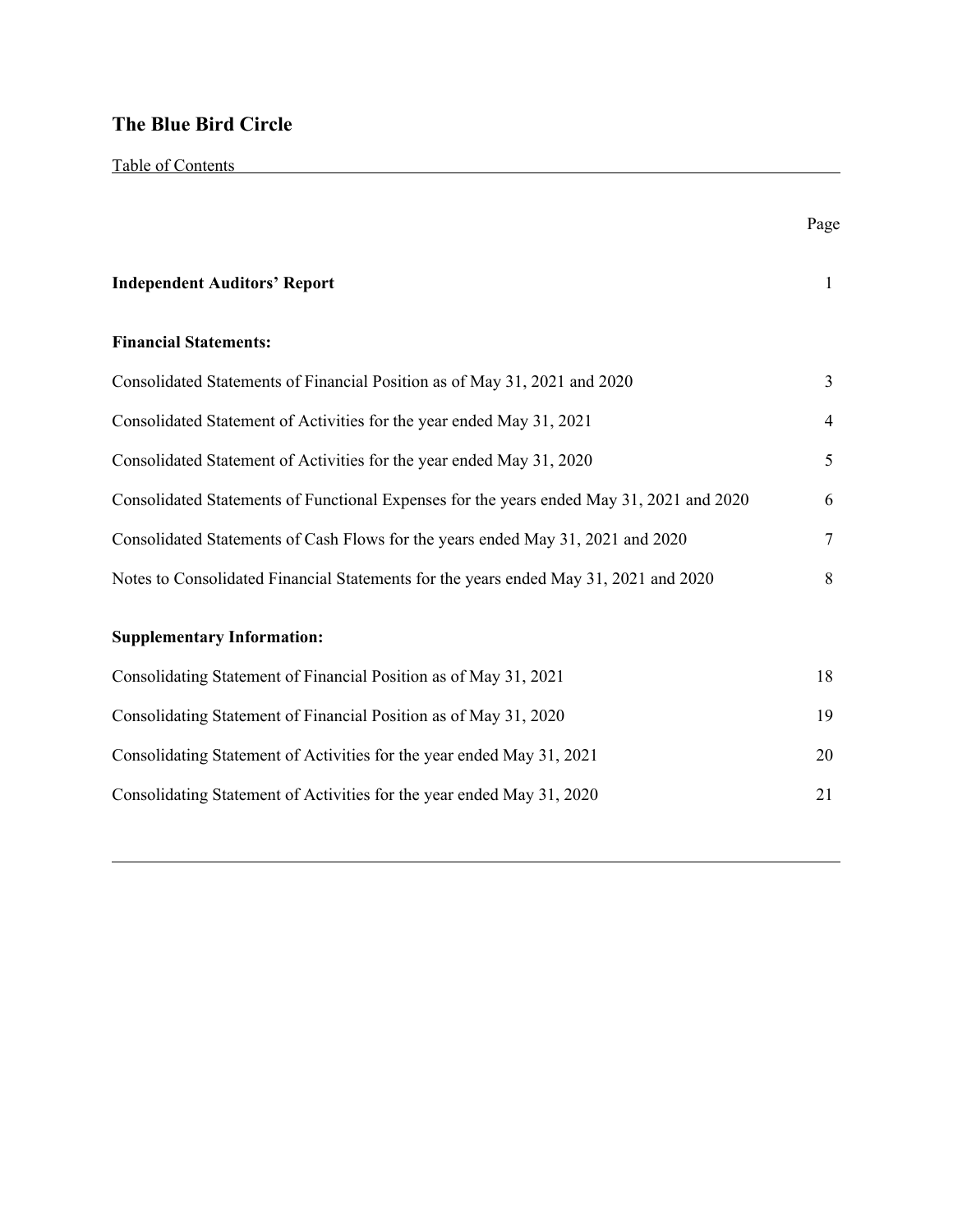

#### **Independent Auditors' Report**

To the Board of Directors of The Blue Bird Circle The Blue Bird Foundation:

We have audited the accompanying financial statements of The Blue Bird Circle and The Blue Bird Foundation (collectively Blue Bird), which comprise the consolidated statements of financial position as of May 31, 2021 and 2020 and the related consolidated statements of activities, of functional expenses, and of cash flows for the years then ended, and the related notes to the financial statements.

#### **Management's Responsibility for the Financial Statements**

Management is responsible for the preparation and fair presentation of these financial statements in accordance with accounting principles generally accepted in the United States of America; this includes the design, implementation, and maintenance of internal control relevant to the preparation and fair presentation of financial statements that are free from material misstatement, whether due to fraud or error.

#### **Auditors' Responsibility**

Our responsibility is to express an opinion on these financial statements based on our audits. We conducted our audits in accordance with auditing standards generally accepted in the United States of America. Those standards require that we plan and perform our audits to obtain reasonable assurance about whether the financial statements are free from material misstatement.

An audit involves performing procedures to obtain audit evidence about the amounts and disclosures in the financial statements. The procedures selected depend on the auditors' judgment, including the assessment of the risks of material misstatement of the financial statements, whether due to fraud or error. In making those risk assessments, the auditor considers internal control relevant to the entity's preparation and fair presentation of the financial statements in order to design audit procedures that are appropriate in the circumstances, but not for the purpose of expressing an opinion on the effectiveness of the entity's internal control. Accordingly, we express no such opinion. An audit also includes evaluating the appropriateness of accounting policies used and the reasonableness of significant accounting estimates made by management, as well as evaluating the overall presentation of the financial statements.

We believe that the audit evidence we have obtained is sufficient and appropriate to provide a basis for our audit opinion.

#### **Opinion**

In our opinion, the financial statements referred to above present fairly, in all material respects, the consolidated financial position of Blue Bird as of May 31, 2021 and 2020, and the changes in its net assets and its cash flows for the years then ended in accordance with accounting principles generally accepted in the United States of America.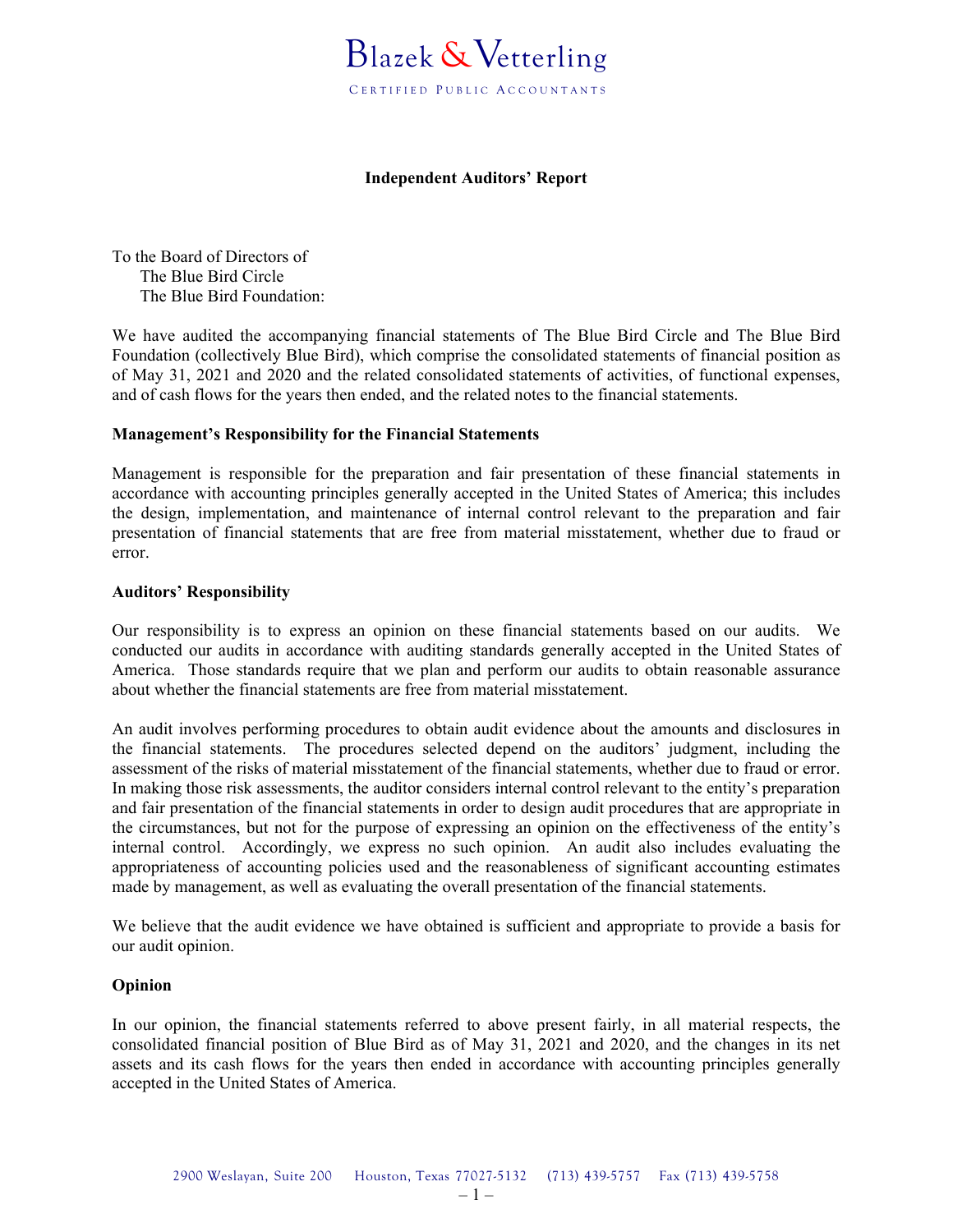#### **Supplementary Information**

Our audits were conducted for the purpose of forming an opinion on the financial statements as a whole. Supplementary information in the consolidating statements of financial position as of May 31, 2021 and 2020 and consolidating statements of activities for the years ended May 31, 2021 and 2020 is presented for purposes of additional analysis and is not a required part of the financial statements. Such information is the responsibility of management and was derived from and relates directly to the underlying accounting and other records used to prepare the financial statements. The information has been subjected to the auditing procedures applied in our audits of the financial statements and certain additional procedures, including comparing and reconciling such information directly to the underlying accounting and other records used to prepare the financial statements or to the financial statements themselves, and other additional procedures in accordance with auditing standards generally accepted in the United States of America. In our opinion, the information is fairly stated, in all material respects, in relation to the financial statements as a whole.

Blazek & Vetterling

September 27, 2021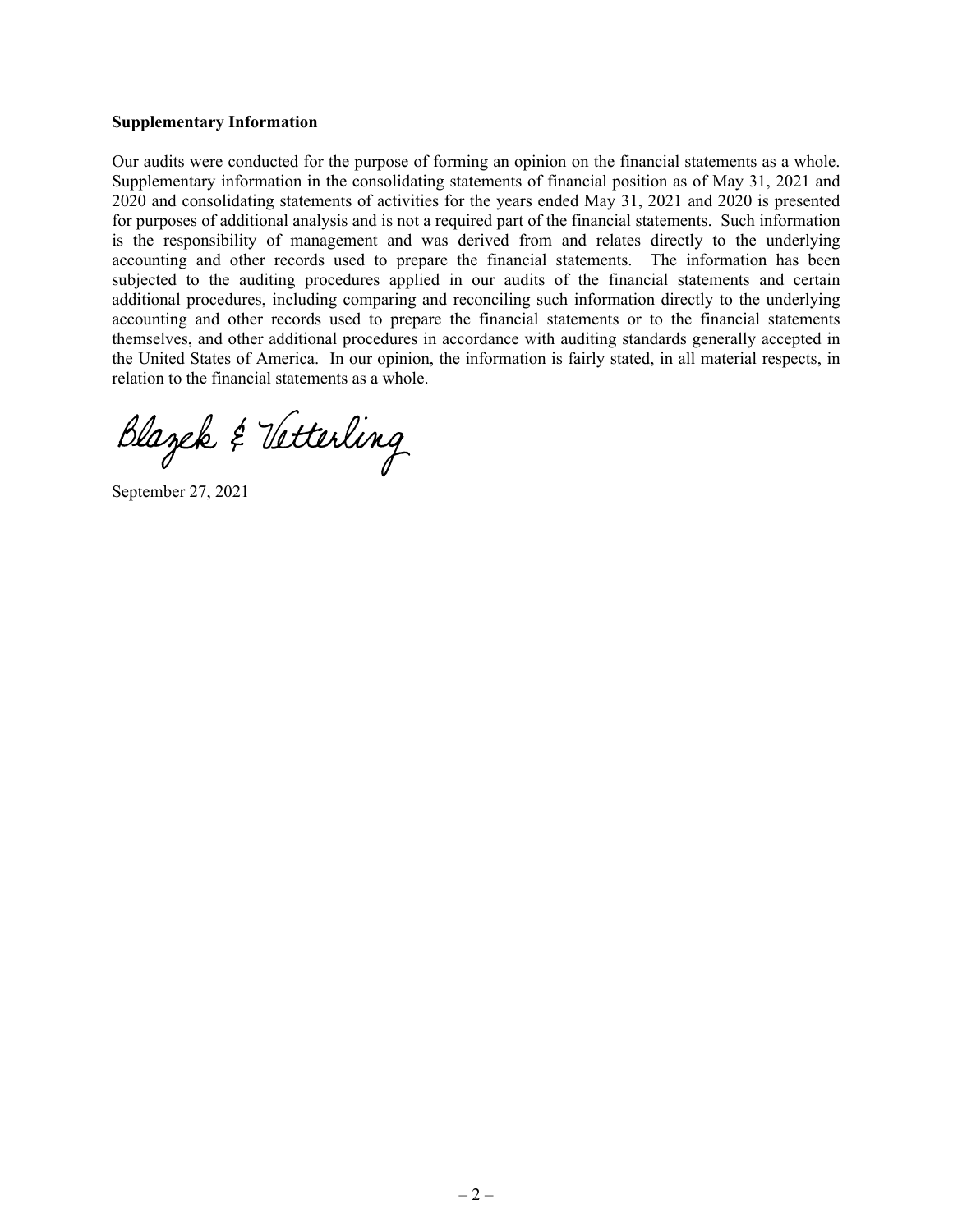### Consolidated Statements of Financial Position as of May 31, 2021 and 2020

|                                                                                                                                                                                                                                        | 2021                                                                  | 2020                                                                        |
|----------------------------------------------------------------------------------------------------------------------------------------------------------------------------------------------------------------------------------------|-----------------------------------------------------------------------|-----------------------------------------------------------------------------|
| <b>ASSETS</b>                                                                                                                                                                                                                          |                                                                       |                                                                             |
| Cash<br>Interest and other receivable<br>Contributions receivable<br>Prepaid expenses and other assets<br>Investments (Notes 3 and 4)<br>Property and equipment, net (Note 5)                                                          | $\mathbf S$<br>785,559<br>18,330<br>10,987<br>24,057,752<br>5,489,170 | \$<br>505,494<br>62,004<br>68,150<br>48,905<br>20,068,961<br>5,706,851      |
| <b>TOTAL ASSETS</b>                                                                                                                                                                                                                    | \$30,361,798                                                          | \$26,460,365                                                                |
| <b>LIABILITIES AND NET ASSETS</b><br>Liabilities:<br>Accounts payable<br>Construction payable<br>Consignments payable<br>Grants payable<br>Paycheck Protection Program refundable advance (Note 2)<br>Special event refundable advance | \$<br>59,943<br>49,735<br>95,821<br>91,630                            | $\mathbb{S}$<br>34,957<br>10,754<br>39,417<br>178,284<br>118,060<br>147,100 |
| <b>Total liabilities</b>                                                                                                                                                                                                               | 297,129                                                               | 528,572                                                                     |
| Net assets (Note 9):<br>Without donor restrictions (Note 6)<br>With donor restrictions (Note 7)<br>Total net assets                                                                                                                    | 29,074,574<br>990,095<br>30,064,669                                   | 25, 142, 537<br>789,256<br>25,931,793                                       |
| TOTAL LIABILITIES AND NET ASSETS                                                                                                                                                                                                       | \$30,361,798                                                          | \$26,460,365                                                                |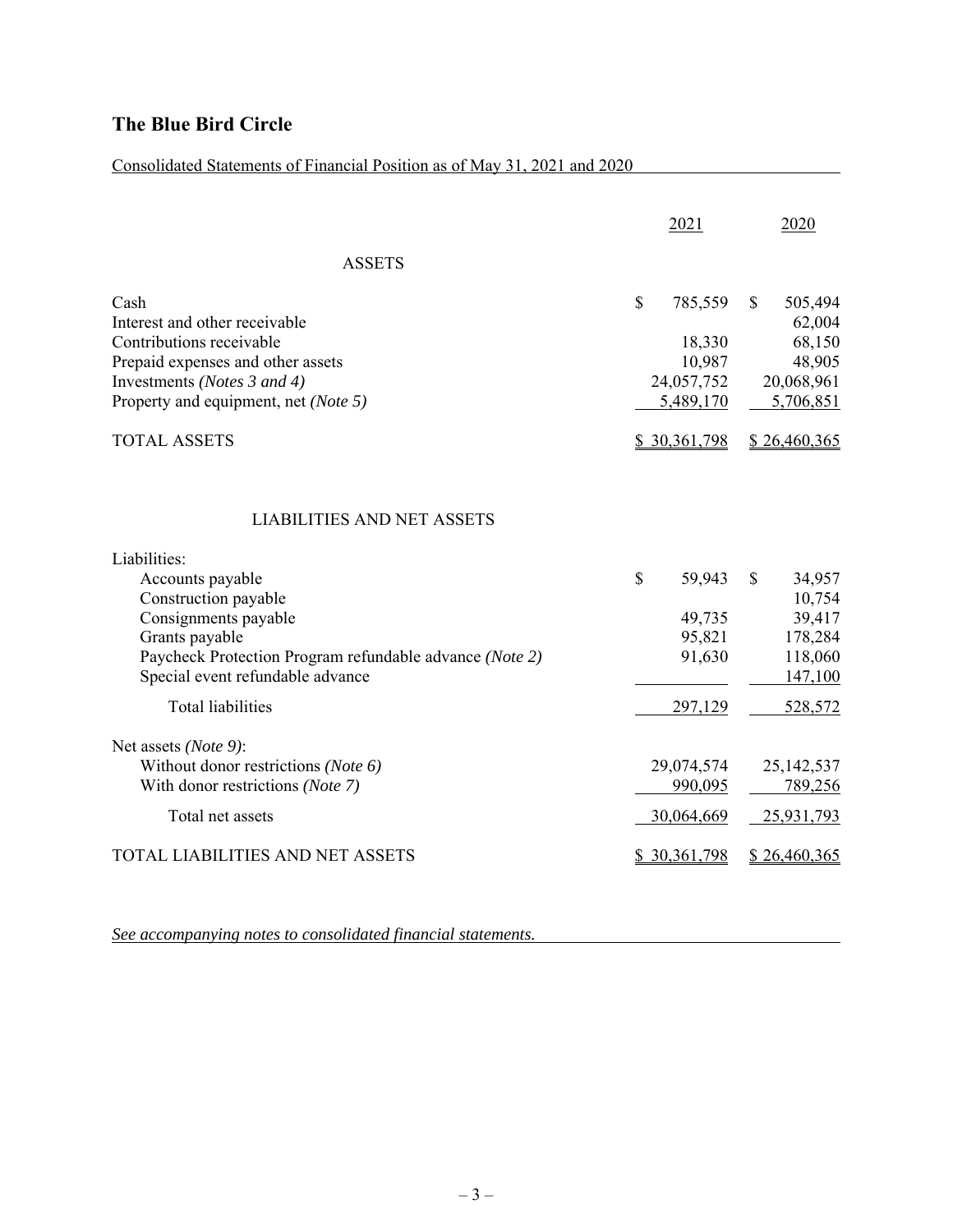### Consolidated Statement of Activities for the year ended May 31, 2021

|                                                                                                                                                                                                                                                                  | WITHOUT DONOR<br><b>RESTRICTIONS</b>                                              | WITH DONOR<br><b>RESTRICTIONS</b>  | <b>TOTAL</b>                                                                      |
|------------------------------------------------------------------------------------------------------------------------------------------------------------------------------------------------------------------------------------------------------------------|-----------------------------------------------------------------------------------|------------------------------------|-----------------------------------------------------------------------------------|
| <b>REVENUE:</b>                                                                                                                                                                                                                                                  |                                                                                   |                                    |                                                                                   |
| Blue Bird Circle Resale Shop, net of consignment<br>payments of \$337,361<br>Contributions (Note 2)<br>Blue Bird Fall luncheon<br>Direct donor benefits of Fall luncheon<br>Other Circle projects and sales<br>Membership contributions<br>Net investment return | \$<br>356,489<br>152,874<br>152,475<br>(27, 405)<br>24,848<br>46,566<br>4,548,187 | $\mathbb{S}$<br>285,705<br>185,139 | \$<br>356,489<br>438,579<br>152,475<br>(27, 405)<br>24,848<br>46,566<br>4,733,326 |
| Total revenue                                                                                                                                                                                                                                                    | 5,254,034                                                                         | 470,844                            | 5,724,878                                                                         |
| Net assets released from restrictions:<br>Program expenditures<br>Total                                                                                                                                                                                          | 270,005<br>5,524,039                                                              | (270,005)<br>200,839               | 5,724,878                                                                         |
| <b>EXPENSES:</b>                                                                                                                                                                                                                                                 |                                                                                   |                                    |                                                                                   |
| Program services:<br>Program service grants (Note 8)<br>Total program services                                                                                                                                                                                   | 579,500<br>579,500                                                                |                                    | 579,500<br>579,500                                                                |
| Management and general<br>Blue Bird Circle Resale Shop<br>Special events and Circle projects                                                                                                                                                                     | 186,905<br>809,739<br>15,858                                                      |                                    | 186,905<br>809,739<br>15,858                                                      |
| Total expenses                                                                                                                                                                                                                                                   | 1,592,002                                                                         |                                    | 1,592,002                                                                         |
| <b>CHANGES IN NET ASSETS</b>                                                                                                                                                                                                                                     | 3,932,037                                                                         | 200,839                            | 4,132,876                                                                         |
| Net assets, beginning of year                                                                                                                                                                                                                                    | 25, 142, 537                                                                      | 789,256                            | 25,931,793                                                                        |
| Net assets, end of year                                                                                                                                                                                                                                          | \$29,074,574                                                                      | 990,095<br>S                       | \$30,064,669                                                                      |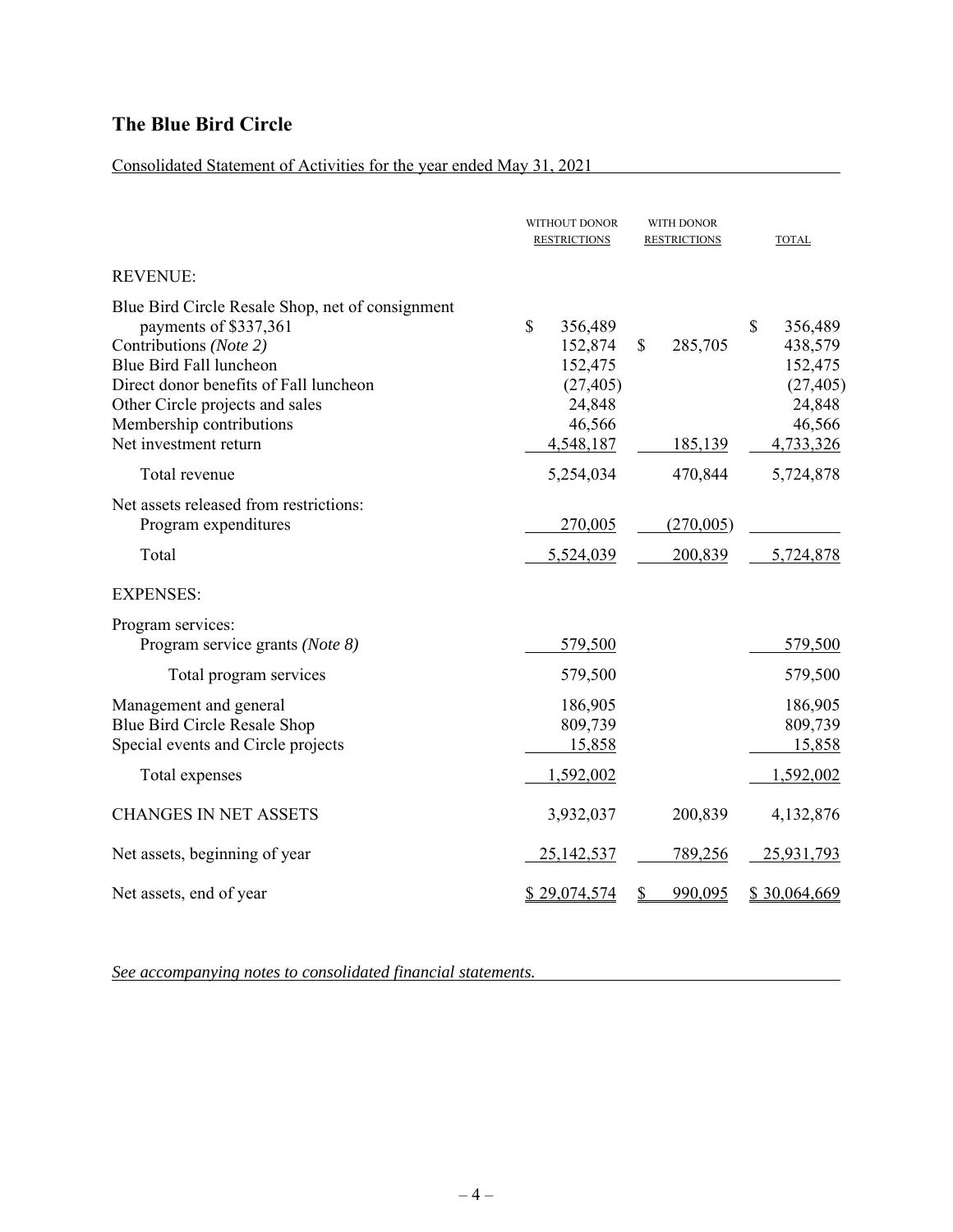### Consolidated Statement of Activities for the year ended May 31, 2020

|                                                                                                                                                                                    | WITHOUT DONOR<br><b>RESTRICTIONS</b>                   | WITH DONOR<br><b>RESTRICTIONS</b>     | <b>TOTAL</b>                                            |
|------------------------------------------------------------------------------------------------------------------------------------------------------------------------------------|--------------------------------------------------------|---------------------------------------|---------------------------------------------------------|
| <b>REVENUE:</b>                                                                                                                                                                    |                                                        |                                       |                                                         |
| Blue Bird Circle Resale Shop, net of consignment<br>payments of \$309,930<br>Contributions<br>Other Circle projects and sales<br>Membership contributions<br>Net investment return | \$<br>436,905<br>27,236<br>17,338<br>33,350<br>742,943 | \$<br>274,173<br>31,397               | \$<br>436,905<br>301,409<br>17,338<br>33,350<br>774,340 |
| Total revenue                                                                                                                                                                      | 1,257,772                                              | 305,570                               | 1,563,342                                               |
| Net assets released from restrictions:<br>Program expenditures<br>Donor redesignations<br>Total                                                                                    | 273,573<br>123,411<br>1,654,756                        | (273, 573)<br>(123, 411)<br>(91, 414) | 1,563,342                                               |
| <b>EXPENSES:</b>                                                                                                                                                                   |                                                        |                                       |                                                         |
| Program services:<br>Program service grants (Note 8)<br>Clinic expenses                                                                                                            | 1,581,560<br>2,723                                     |                                       | 1,581,560<br>2,723                                      |
| Total program services                                                                                                                                                             | 1,584,283                                              |                                       | 1,584,283                                               |
| Management and general<br>Blue Bird Circle Resale Shop<br>Special events and Circle projects                                                                                       | 165,783<br>973,390<br>57,581                           |                                       | 165,783<br>973,390<br>57,581                            |
| Total expenses                                                                                                                                                                     | 2,781,037                                              |                                       | 2,781,037                                               |
| <b>CHANGES IN NET ASSETS</b>                                                                                                                                                       | (1,126,281)                                            | (91, 414)                             | (1,217,695)                                             |
| Net assets, beginning of year                                                                                                                                                      | 26,268,818                                             | 880,670                               | 27,149,488                                              |
| Net assets, end of year                                                                                                                                                            | \$25,142,537                                           | 789,256<br>S                          | \$25,931,793                                            |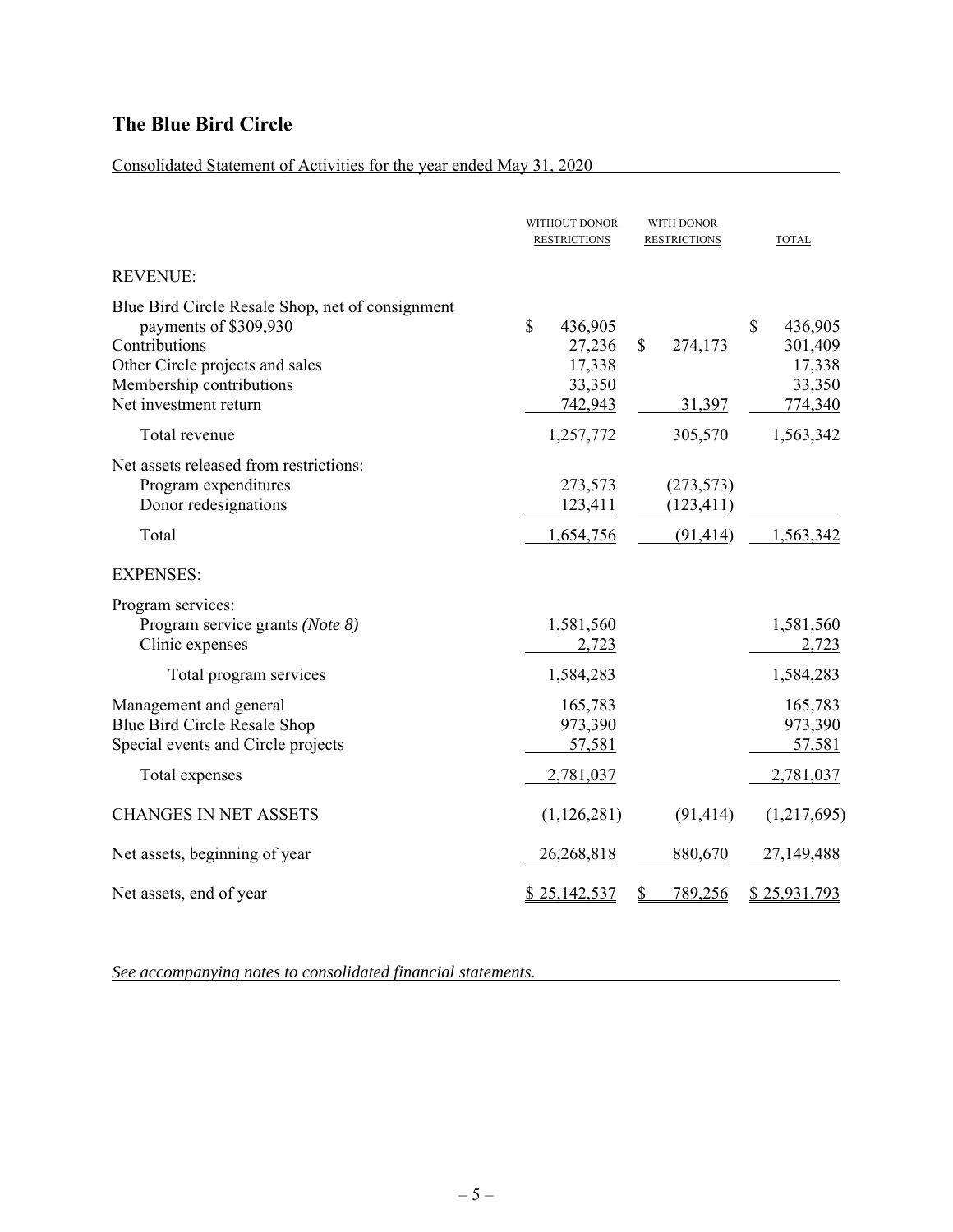### Consolidated Statements of Functional Expenses for the years ended May 31, 2021 and 2020

|                                                                                                                                                                                                                                              |   | <b>PROGRAM</b><br><b>SERVICES</b> |    | <b>MANAGEMENT</b><br>AND GENERAL                                                  |               | <b>BLUE BIRD</b><br><b>CIRCLE</b><br><b>RESALE SHOP</b>                                 |    | <b>SPECIAL EVENTS</b><br><b>AND CIRCLE</b><br><b>PROJECTS</b> | 2021<br><b>TOTAL</b><br><b>EXPENSES</b>                                                              |
|----------------------------------------------------------------------------------------------------------------------------------------------------------------------------------------------------------------------------------------------|---|-----------------------------------|----|-----------------------------------------------------------------------------------|---------------|-----------------------------------------------------------------------------------------|----|---------------------------------------------------------------|------------------------------------------------------------------------------------------------------|
| Grant expense<br>Salaries and related expenses<br>Depreciation<br>Professional fees and contract services<br>Repair and maintenance<br>Supplies and equipment<br>Utilities<br>Insurance<br>Bank and credit card fees<br>Printing and postage | S | 579,500                           | \$ | 60,691<br>22,609<br>64,222<br>5,891<br>8,272<br>4,395<br>14,628<br>2,448<br>3,235 | <sup>\$</sup> | 375,374<br>203,480<br>46,560<br>53,018<br>27,995<br>39,557<br>25,181<br>26,164<br>6,817 | -S | 5,375<br>10,317<br>166                                        | 579,500<br>436,065<br>226,089<br>116,157<br>58,909<br>46,584<br>43,952<br>39,809<br>28,778<br>10,052 |
| Other<br>Total expenses                                                                                                                                                                                                                      |   | 579,500                           | S  | 514<br>186,905                                                                    | S             | 5,593<br>809,739                                                                        |    | 15,858                                                        | 6,107<br>1,592,002                                                                                   |
| Direct donor benefits of Fall luncheon                                                                                                                                                                                                       |   |                                   |    |                                                                                   |               |                                                                                         |    |                                                               | 27,405                                                                                               |
| Total                                                                                                                                                                                                                                        |   |                                   |    |                                                                                   |               |                                                                                         |    |                                                               | \$1,619,407                                                                                          |

|                                         | <b>PROGRAM</b><br><b>SERVICES</b> | <b>MANAGEMENT</b><br>AND GENERAL |   | <b>BLUE BIRD</b><br><b>CIRCLE</b><br><b>RESALE SHOP</b> |          | <b>SPECIAL EVENTS</b><br><b>AND CIRCLE</b><br><b>PROJECTS</b> | 2020<br><b>TOTAL</b><br><b>EXPENSES</b> |
|-----------------------------------------|-----------------------------------|----------------------------------|---|---------------------------------------------------------|----------|---------------------------------------------------------------|-----------------------------------------|
|                                         | \$1,581,560                       |                                  |   |                                                         |          |                                                               |                                         |
| Grants                                  |                                   |                                  |   |                                                         |          |                                                               | \$1,581,560                             |
| Salaries and related expenses           |                                   | \$<br>66,928                     | S | 469,707                                                 |          |                                                               | 536,635                                 |
| Depreciation                            |                                   | 25,912                           |   | 233,195                                                 |          |                                                               | 259,107                                 |
| Professional fees and contract services |                                   | 35,038                           |   | 109,842                                                 | <b>S</b> | 20,983                                                        | 165,863                                 |
| Repairs and maintenance                 |                                   | 3,495                            |   | 31,665                                                  |          |                                                               | 35,160                                  |
| Supplies and equipment                  |                                   | 3,714                            |   | 15,734                                                  |          | 26,989                                                        | 46,437                                  |
| <b>Utilities</b>                        |                                   | 5,715                            |   | 51,441                                                  |          |                                                               | 57,156                                  |
| Insurance                               |                                   | 6,020                            |   | 31,132                                                  |          |                                                               | 37,152                                  |
| Bank and credit card fees               |                                   | 11,174                           |   | 24,086                                                  |          | 2,404                                                         | 37,664                                  |
| Printing and postage                    |                                   | 2,368                            |   | 4,825                                                   |          | 2,040                                                         | 9,233                                   |
| Other                                   | 2,723                             | 5,419                            |   | 1,763                                                   |          | 5,165                                                         | 15,070                                  |
| Total expenses                          | \$1,584,283                       | 165,783                          |   | 973,390                                                 |          | 57,581                                                        | \$2,781,037                             |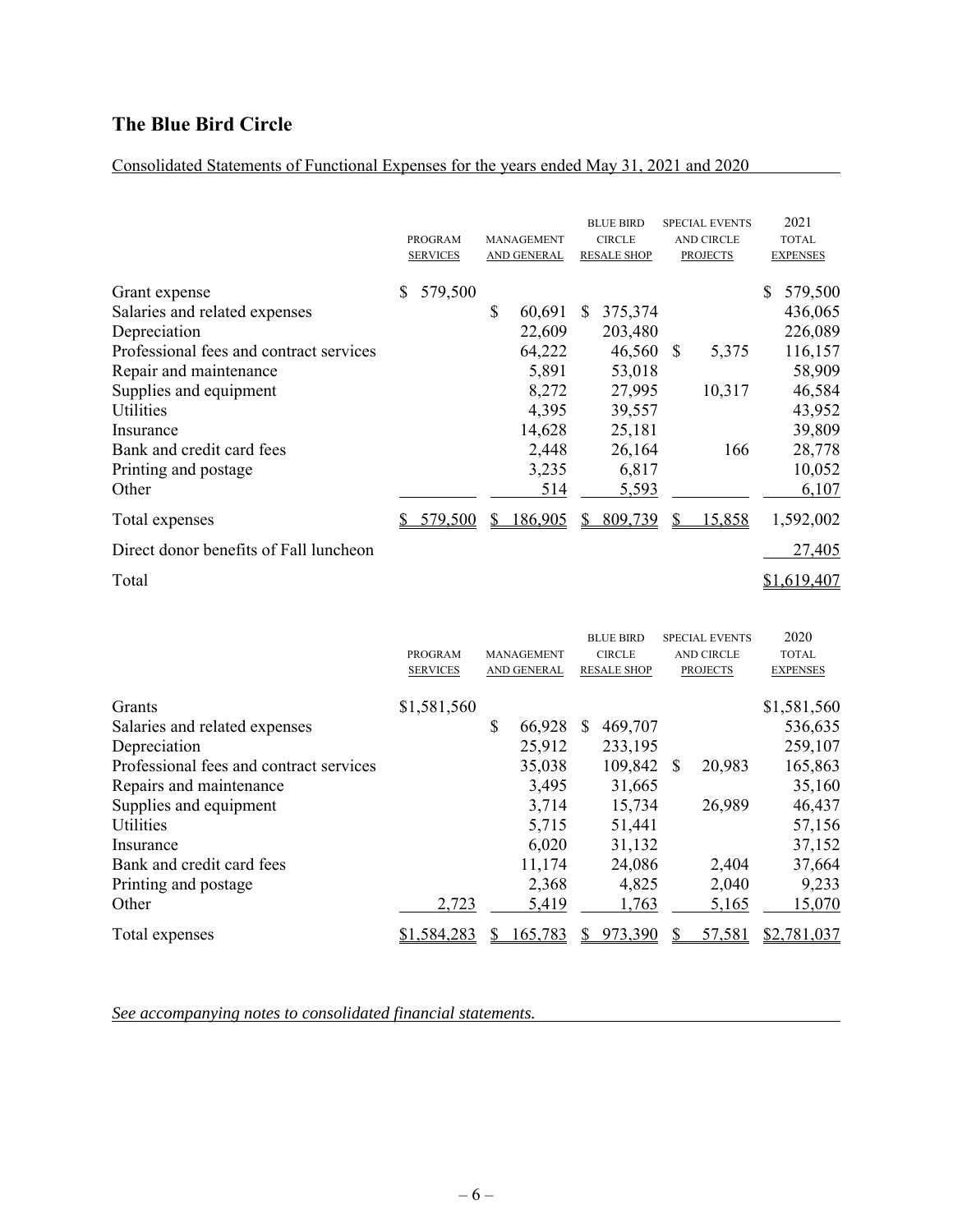### Consolidated Statements of Cash Flows for the years ended May 31, 2021 and 2020

|                                                                                                                      | 2021           | 2020          |
|----------------------------------------------------------------------------------------------------------------------|----------------|---------------|
| CASH FLOWS FROM OPERATING ACTIVITIES:                                                                                |                |               |
| Changes in net assets<br>Adjustments to reconcile changes in net assets to net cash<br>used by operating activities: | 4,132,876<br>S | (1,217,695)   |
| Depreciation                                                                                                         | 226,089        | 259,107       |
| Contributions restricted for permanent endowment                                                                     | (100)          | (600)         |
| Net realized and unrealized gain on investments                                                                      | (4,356,919)    | (134, 235)    |
| Changes in operating assets and liabilities:                                                                         |                |               |
| Interest and other receivable                                                                                        | 62,004         | (52,086)      |
| Contributions receivable                                                                                             | 49,820         | (46,622)      |
| Prepaid expenses and other assets                                                                                    | 37,918         | (40, 794)     |
| Accounts                                                                                                             | 24,986         | (21,718)      |
| Consignments payable                                                                                                 | 10,318         | (63, 394)     |
| Grants payable                                                                                                       | (82, 463)      | 70,950        |
| Paycheck Protection Program refundable advance                                                                       | (26, 430)      | 118,060       |
| Special event refundable advance                                                                                     | (147,100)      | 130,270       |
| Net cash used by operating activities                                                                                | (69,001)       | (998, 757)    |
| CASH FLOWS FROM INVESTING ACTIVITIES:                                                                                |                |               |
| Purchases of investments                                                                                             | (2,439,305)    | (4, 538, 185) |
| Proceeds from sale of investments                                                                                    | 2,744,253      | 10,394,021    |
| Net change in cash held as investments                                                                               | 63,180         | 242,942       |
| Purchases of property and equipment                                                                                  | (19,162)       | (5,201,553)   |
| Net cash provided by investing activities                                                                            | 348,966        | 897,225       |
| CASH FLOWS FROM FINANCING ACTIVITIES:                                                                                |                |               |
| Proceeds from contributions restricted for permanent endowment                                                       | 100            | 600           |
| NET CHANGE IN CASH                                                                                                   | 280,065        | (100, 932)    |
| Cash, beginning of year                                                                                              | 505,494        | 606,426       |
| Cash, end of year                                                                                                    | 785,559<br>\$  | 505,494<br>S  |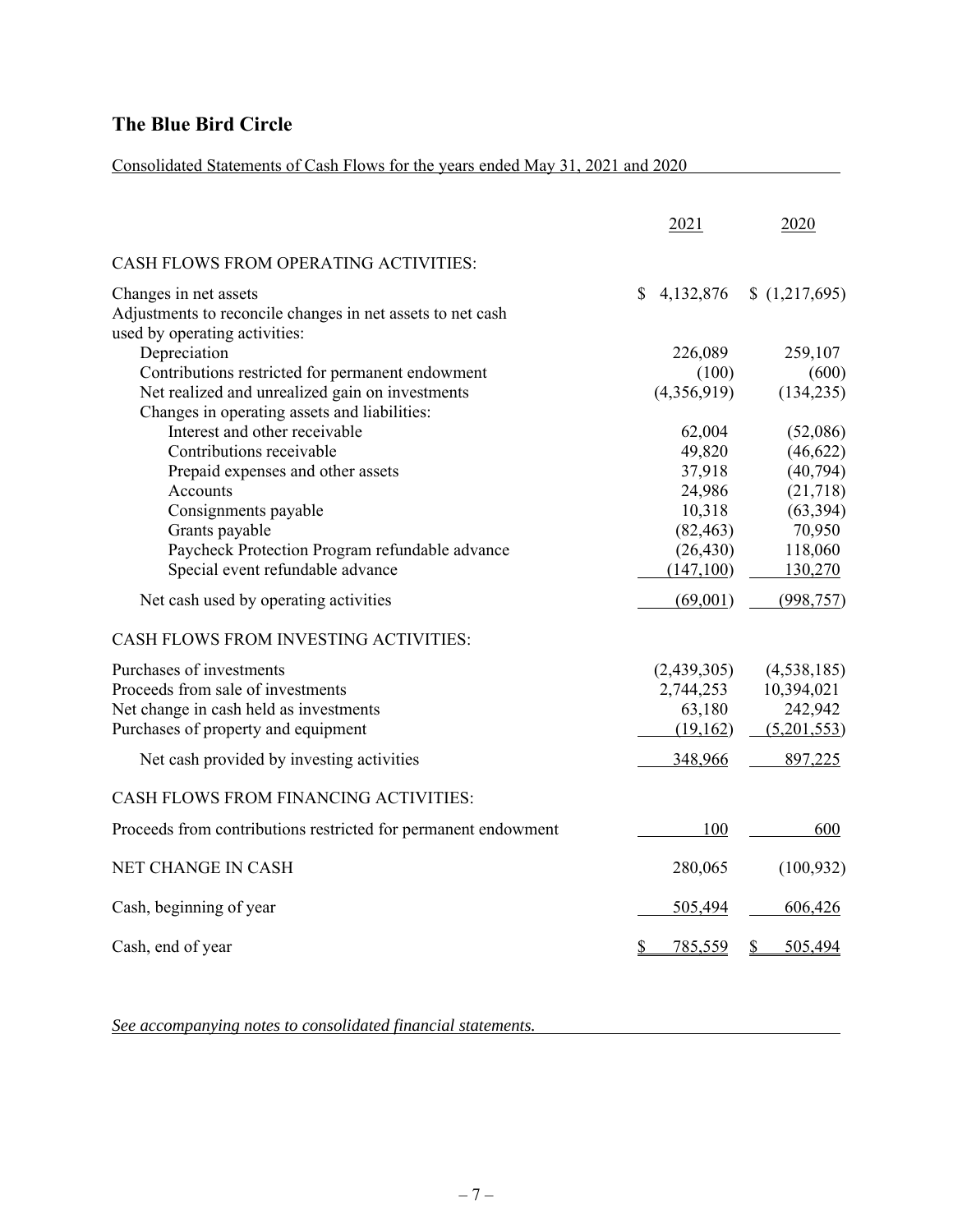#### Notes to Consolidated Financial Statements for the years ended May 31, 2021 and 2020

#### **NOTE 1 – ORGANIZATION AND SUMMARY OF SIGNIFICANT ACCOUNTING POLICIES**

 $Organization$  – The Blue Bird Circle (the Circle) is a non-profit organization formed in 1923 whose purpose is to provide financial support to The Blue Bird Circle Clinic for Pediatric Neurology at Texas Children's Hospital (the Clinic), the Blue Bird Circle Developmental Neurogenetics Laboratory (the Lab), the Blue Bird Circle Rett Center (the Rett Center), and the Blue Bird Circle Clinical Research Center (the Research Center). The Clinic, formerly the Blue Bird Seizure Clinic, was founded in 1949 by members of the Circle for the purposes of diagnosing and treating children with neurological disorders. It was the first pediatric neurology clinic in the South and one of only three in the nation. It operates successfully in association with two institutions in the Texas Medical Center in Houston.

Both the Clinic and the Research Center are operated in affiliation with Texas Children's Hospital. The Lab and the Rett Center are both operated in affiliation with Baylor College of Medicine. The Clinic, Lab, Rett Center and Research Center are not controlled by the Circle and the assets, liabilities, net assets and activities of those organizations are not included in these financial statements.

The Circle raises funds primarily from donations, special events, operation of the Blue Bird Circle Resale Shop (the Shop), which resells clothing and furniture, and various other Circle projects. Donated services provided by the members of the Circle, which are not recognized in these financial statements, comprise virtually all the labor required for the Circle's operations.

Blue Bird Foundation (the Foundation) was created in 1951 to build and manage an endowment to provide financial support for the programs of the Circle. The majority of the Foundation's Board of Directors are appointed by the Board of Directors of the Circle.

Basis of consolidation – These financial statements include the assets, liabilities, net assets and activities of the Circle and the Foundation (collectively Blue Bird). All balances and transactions between the consolidated entities have been eliminated.

Federal income tax status – The Circle and the Foundation are exempt from federal income tax under  $\S501(c)(3)$  of the Internal Revenue Code. The Circle is classified as a public charity under  $\S509(a)(2)$  and  $\S170(b)(1)(A)(viii)$ . The Foundation is classified as a Type I supporting organization under  $\S509(a)(3)$ .

Cash includes demand deposits and cash on hand, but excludes cash held for investment purposes. Bank deposits exceed the federally insured limit per depositor per institution. Cash held in investments is excluded from cash in the statement of cash flows.

Contributions receivable that are expected to be collected within one year are reported at net realizable value. Amounts expected to be collected in future years are discounted, if material, to estimate the present value of their estimated future cash flows. Discounts are computed using risk-free interest rates applicable to the years in which the promises are received. Amortization of discounts is included in contribution revenue. An allowance for uncollectible receivables is provided when it is believed balances may not be collected in full. The adequacy of the allowance at the end of each period is determined using a combination of historical loss experience and a donor-by-donor analysis of balances. At May 31, 2021, all contributions receivable are expected to be collected within one year.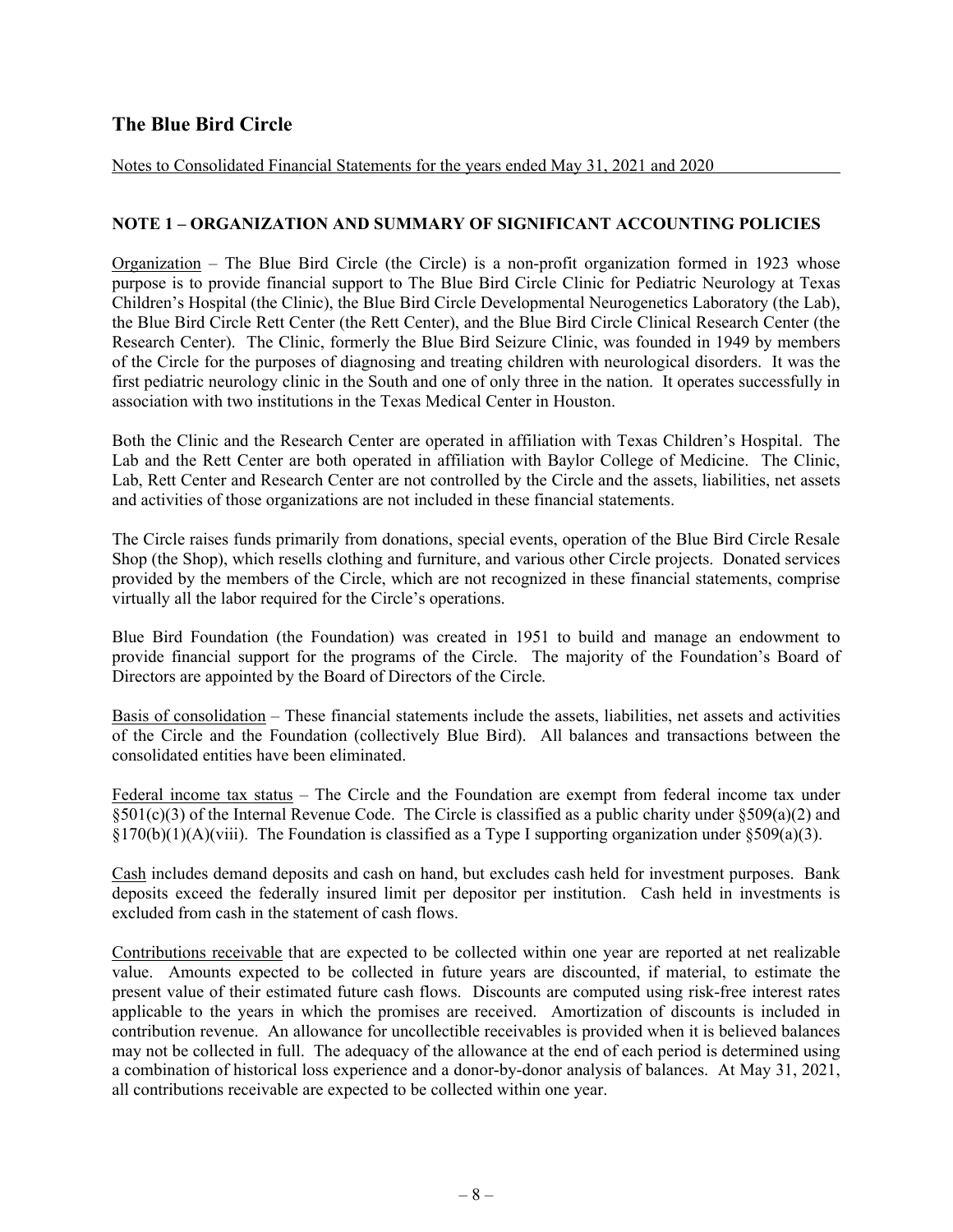Investments are reported at fair value. Net investment return consists of interest and dividends, realized and unrealized gains and losses, net of external and direct internal investment expenses.

Property and equipment are reported at cost if purchased or at fair value at the date of gift if donated. The Circle capitalizes additions and improvements that have a tangible future economic life and cost of more than \$5,000. Depreciation is provided using the straight-line method over estimated useful lives of 5 to 39 years.

Net asset classification – Net assets, revenue, gains, and losses are classified based on the existence or absence of donor-imposed restrictions, as follows:

- *Net assets without donor restrictions* are not subject to donor-imposed restrictions even though their use may be limited in other respects such as by contract or board designation.
- *Net assets with donor restrictions* are subject to donor-imposed restrictions. Restrictions may be temporary in nature, such as those that will be met by the passage of time or use for a purpose specified by the donor, or may be perpetual in nature, where the donor stipulates that resources be maintained in perpetuity. Net assets are released from restrictions when the stipulated time has elapsed, or purpose has been fulfilled, or both. Donor-restricted endowment earnings are released when those earnings are appropriated in accordance with spending policies and are used for the stipulated purpose.

Circle resale shop sales include sales of donated and consigned merchandise and are recognized net of sales tax and consignor commissions at the point in time when goods are sold in an amount that reflects the consideration the Circle expects to be entitled to in exchange for those goods. Payment is due at the time of purchase and the Circle does not provide financing. Consignor commissions and sales tax collected and the resulting consignors' commissions payable are recognized as liabilities when a consignment or taxable sale occurs. Consignments payable at May 31, 2021, 2020, and 2019 totaled \$49,735, \$39,417, and \$102,811, respectively. Merchandise held by the Shop under consignment contracts is not recorded as inventory in the statement of financial position.

Contributions are recognized at fair value when an unconditional commitment is received from the donor. Contributions received with donor stipulations that limit their use are classified as *with donor restrictions*. Conditional contributions are subject to one or more barriers that must be overcome before Blue Bird is entitled to receive or retain funding. Conditional contributions are recognized as revenue at fair value when the conditions have been met. Contributions received before conditions have been met are reported as refundable advances.

Special event revenue is the total amount paid by attendees of an event and includes elements of both contributions and exchange transactions. Special event revenue is recognized when the event occurs. Direct donor benefit costs represent the cost of goods and services provided to attendees of the special events. Amounts received in advance are reported as a refundable advance until the event is held.

Donated materials, use of facilities and services are recognized at fair value as contributions when an unconditional commitment is received from the donor. The related expense is recognized as the item is used. Contributions of services are recognized when services received (a) create or enhance nonfinancial assets or (b) require specialized skills, are provided by individuals possessing those skills, and would typically need to be purchased if not provided by donation.

A substantial number of volunteers have contributed significant amounts of time in connection with the Shop, the Clinic, and other Circle activities for which no amount has been recognized in the financial statements because the donated services did not meet the criteria for recognition under generally accepted accounting principles. The hours contributed as volunteer services approximated 19,000 in 2021 and 27,000 in 2020.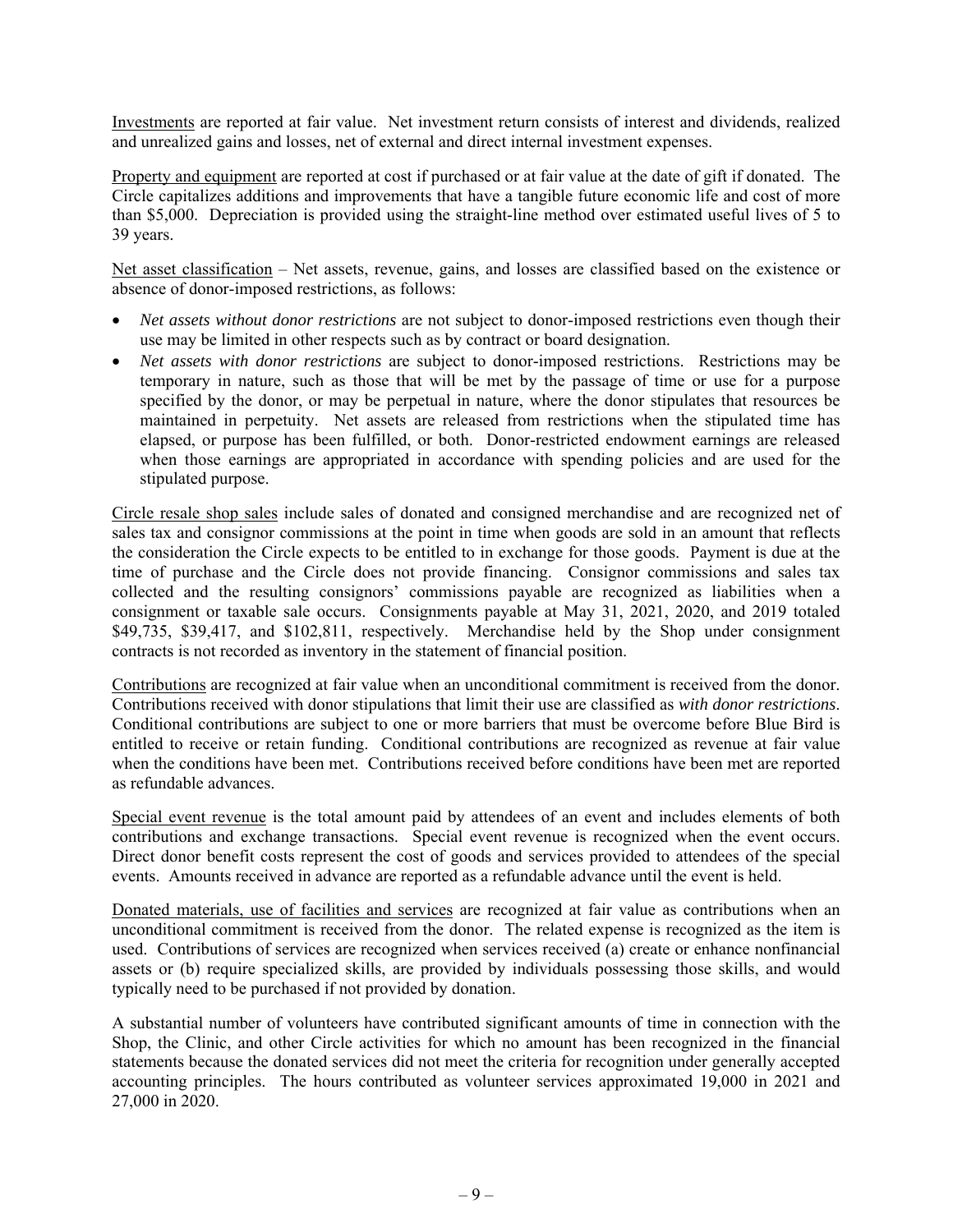Program service grants are recognized as expense at fair value when the Circle approves an unconditional commitment to a grant recipient. Conditional grants are recognized in the same manner when the conditions are met by the recipient. Commitments made but not yet funded are recognized as grants payable; amounts due in more than one year are discounted, if material, to estimate the present value of future cash flows. The discounts on those amounts are computed using risk-adjusted interest rates applicable to the years in which the promises are made.

Functional allocation of expenses – Expenses are reported by their functional classification. Program services are the direct conduct or supervision of activities that fulfill the purposes for which the organization exists. Fundraising activities include the solicitation of contributions of money, securities, materials, facilities, other assets, and time. Management and general activities are not directly identifiable with specific program or fundraising activities. Expenses that are attributable to more than one activity are allocated among the activities benefitted. Salaries and related costs are allocated on the basis of estimated time and effort expended. Depreciation of building, information technology costs and improvements and occupancy costs are allocated based on square footage.

Estimates – Management must make estimates and assumptions to prepare financial statements in accordance with generally accepted accounting principles. These estimates and assumptions affect the reported amounts of assets and liabilities, the disclosure of contingent assets and liabilities, the amounts reported as revenue and expenses, and the allocation of expenses among various functions. Actual results could vary from the estimates that were used.

Recent accounting pronouncement – Accounting Standards Update (ASU) 2020-07, *Presentation and Disclosures by Not-for-Profit Entities for Contributed Nonfinancial Assets*, will require contributed nonfinancial assets to be presented as a separate line item in the statement of activities, apart from contributions of cash and other financial assets and will require disclosure about the measurement and use of types of contributed nonfinancial assets. The ASU will be effective for fiscal years beginning after June 15, 2021 and requires retrospective application.

#### **NOTE 2 – LIQUIDITY AND AVAILABILITY OF RESOURCES**

Financial assets available for general expenditure, that is, without donor or other restrictions limiting their use within one year of May 31 comprise the following:

|                                                                                                                                      |   | 2021         | 2020           |
|--------------------------------------------------------------------------------------------------------------------------------------|---|--------------|----------------|
| Financial assets:                                                                                                                    |   |              |                |
| Cash                                                                                                                                 | S | 785,559      | \$<br>505,494  |
| Interest and other receivable                                                                                                        |   |              | 62,004         |
| Contributions receivable                                                                                                             |   | 18,330       | 68,150         |
| Investments                                                                                                                          |   | 24,057,752   | 20,068,961     |
| Total financial assets                                                                                                               |   | 24,861,641   | 20,704,609     |
| Less financial assets not available for general expenditure:<br>Endowment investments<br>Board-designated endowment investments, net |   | (974, 495)   | (789, 256)     |
| of distribution for next year                                                                                                        |   | (21,678,325) | (18, 877, 141) |
| Total financial assets available for general expenditure                                                                             |   | 2,208,821    | 1,038,212      |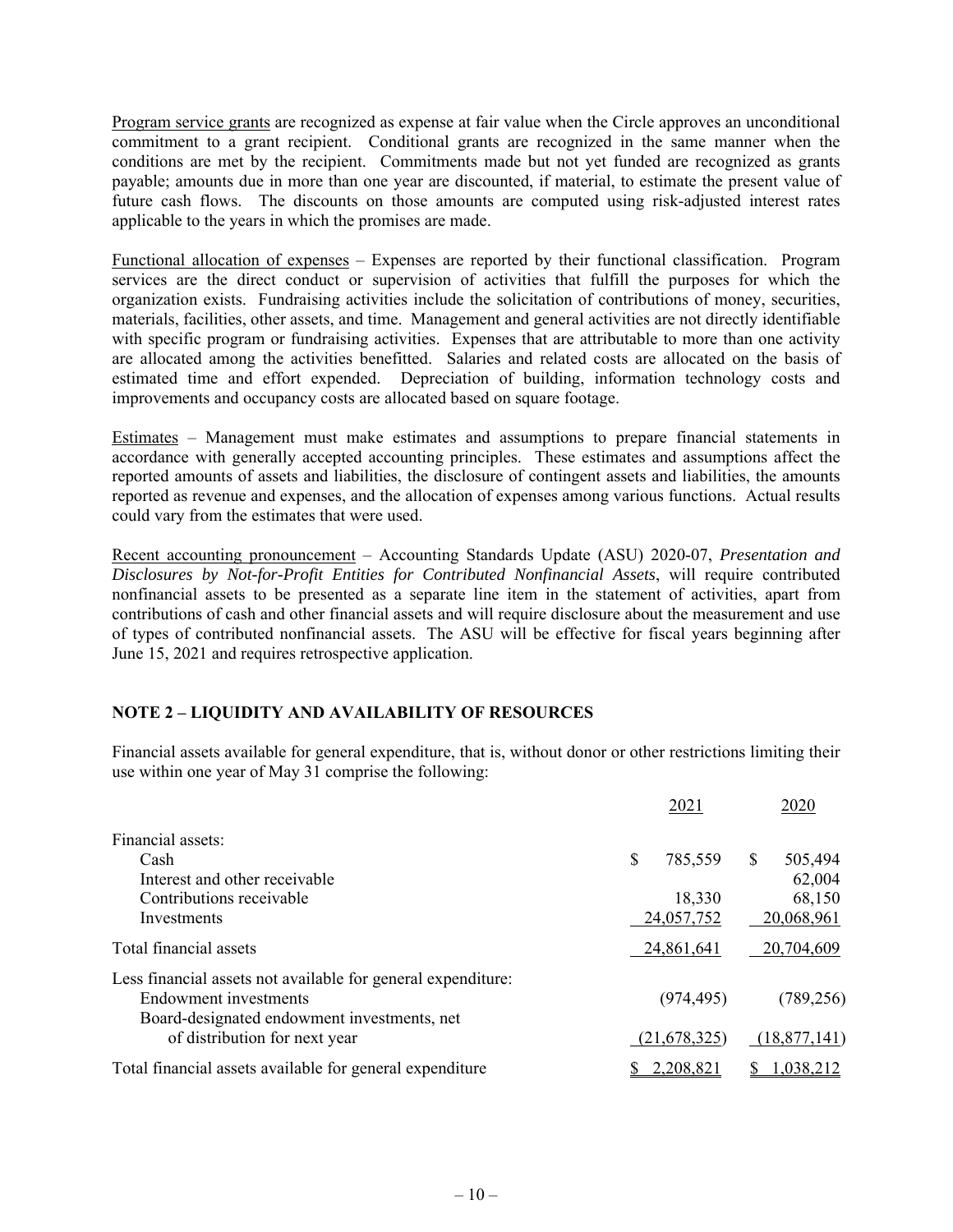For purposes of analyzing resources available to meet general expenditures over a 12-month period, Blue Bird considers all expenditures related to its ongoing activities of providing services at the Clinic, approving grants for operation and research, the daily operations of the Shop, and capital improvements, to be general expenditures.

The Foundation's Board of Directors has designated approximately \$22 million for support of the Circle. These funds are invested for long-term appreciation and current income, but remain available to be spent at the Board of Directors' discretion. The Foundation also has at its disposal a \$10,000,000 demand line of credit with a banking institution, which it entered into in December 2020. The line of credit is secured by Foundation investments, has no maturity date, and bears interest at the bank's prime plus 1.25%. There is no outstanding balance May 31, 2021.

In March 2020, the World Health Organization declared a pandemic related to the global outbreak of the COVID-19 virus and a national emergency was declared in the United States. In fiscal year 2020, Blue Bird temporarily closed the resale shop and postponed in-person events. In fiscal year 2021, Blue Bird was closed for 3½ months and reopened on September 20, 2020 for a limited number of days each week. Business disruption caused by the pandemic reduced resale shop revenue. The extent of the continued impact of the pandemic on operational and financial performance will depend on developments such as the duration of the outbreak, and the impact on Blue Bird's customers, employees, and donors, all of which cannot be predicted. To mitigate the impact of the business disruption, Blue Bird applied for and received funds through the Small Business Administration's Paycheck Protection Program (PPP).

In April 2020, the Circle received a \$118,060 PPP loan. Forgiveness of the loan was received in April 2021, and the amount was recognized as a contribution as the Circle met the eligibility requirements and used the loan to fund qualified payroll and other eligible costs. In March 2021, the Circle received a Second Draw PPP loan of \$91,630, which is considered to be a conditional contribution as it is to fund qualified payroll and other eligible costs. The Second Draw PPP loan has not been recognized as revenue because the Circle has not received forgiveness as of May 31, 2021 and is recorded as a refundable advance. Although the Circle expects the loan to be forgiven, there is no assurance that forgiveness will be granted. Any amounts not forgiven, if any, bear interest at 1% and may be repaid over 5 years.

#### **NOTE 3 – INVESTMENTS**

Investments at May 31, 2021 consist of the following:

|                                | <b>OTHER</b><br><b>INVESTMENTS</b> | <b>ENDOWMENT</b><br><b>INVESTMENTS</b> | <b>TOTAL</b> |
|--------------------------------|------------------------------------|----------------------------------------|--------------|
| Exchange-traded funds          |                                    | \$10,824,316                           | \$10,824,316 |
| Hedge funds                    |                                    | 3,868,855                              | 3,868,855    |
| Mutual funds                   |                                    | 3,257,428                              | 3,257,428    |
| Domestic equity securities     |                                    | 2,525,919                              | 2,525,919    |
| U. S. Treasury notes and bonds |                                    | 1,239,035                              | 1,239,035    |
| Corporate bonds                |                                    | 1,186,413                              | 1,186,413    |
| Cash                           | \$<br>1,699                        | 940,497                                | 942,196      |
| Mortgage-backed securities     |                                    | 210,357                                | 210,357      |
| Other                          | 3,233                              |                                        | 3,233        |
| Total investments              | 4,932                              | \$24,052,820                           | \$24,057,752 |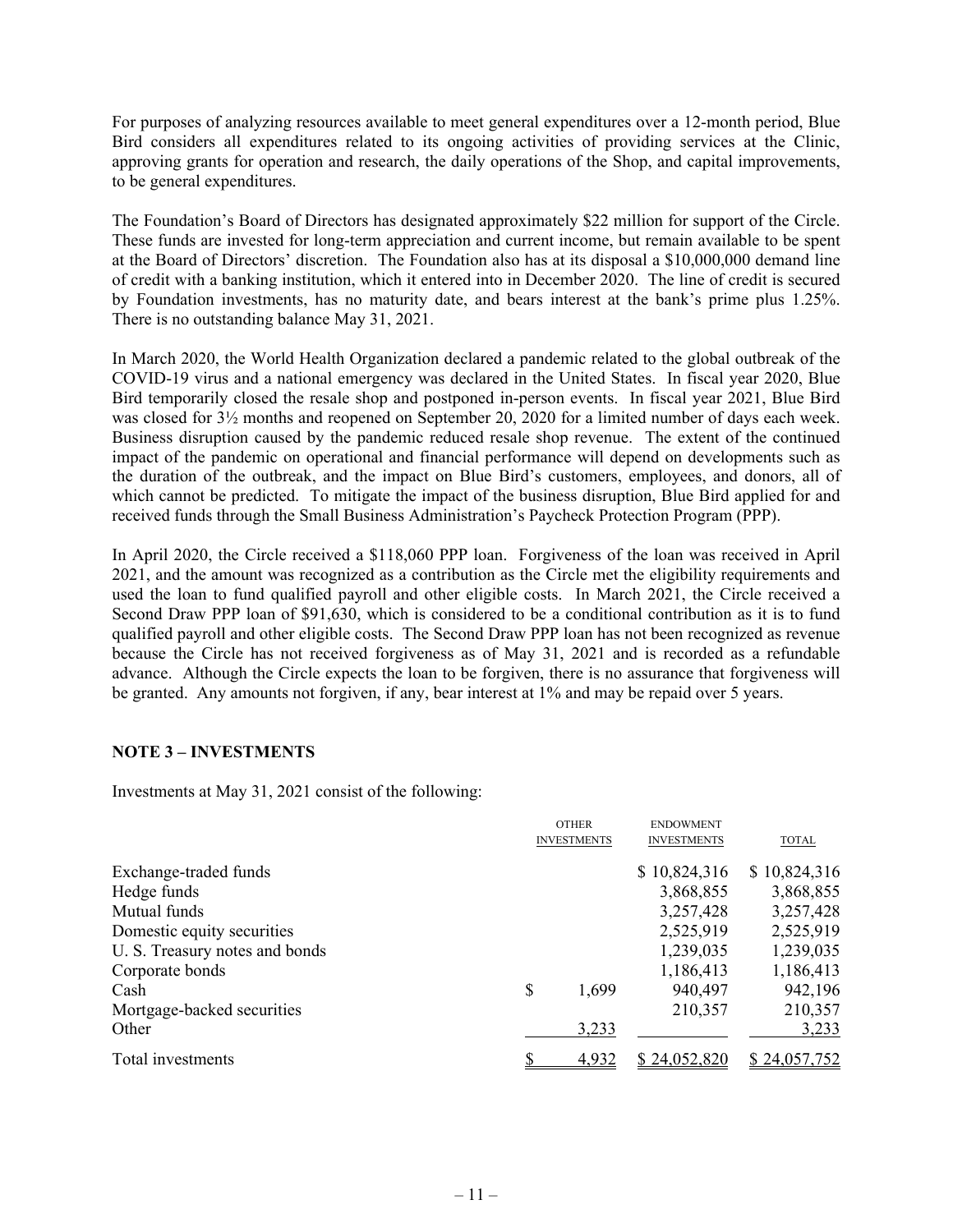Investments at May 31, 2020 consist of the following:

|                                | <b>OTHER</b><br><b>INVESTMENTS</b> |        | <b>ENDOWMENT</b><br><b>INVESTMENTS</b> |    | <b>TOTAL</b> |
|--------------------------------|------------------------------------|--------|----------------------------------------|----|--------------|
|                                |                                    |        |                                        |    |              |
| Exchange-traded funds          |                                    |        | 7,700,844                              | S. | 7,700,844    |
| Hedge funds                    |                                    |        | 3,815,067                              |    | 3,815,067    |
| Mutual funds                   |                                    |        | 3,046,947                              |    | 3,046,947    |
| Domestic equity securities     |                                    |        | 1,776,889                              |    | 1,776,889    |
| U. S. Treasury notes and bonds |                                    |        | 1,095,851                              |    | 1,095,851    |
| Corporate bonds                |                                    |        | 1,284,871                              |    | 1,284,871    |
| Cash                           | \$                                 | 24,331 | 981,045                                |    | 1,005,376    |
| Mortgage-backed securities     |                                    |        | 339,883                                |    | 339,883      |
| Other                          |                                    | 3,233  |                                        |    | 3,233        |
| Total investments              |                                    | 27,564 | \$20,041,397                           |    | \$20,068,961 |

Cash deposits in excess of Federal Deposit Insurance Corporation limits are exposed to custodial risk. Investments are exposed to various risks such as interest rate, market and credit risks. Because of these risks, it is at least reasonably possible that changes in the values of investment securities will occur in the near term and that such changes could materially affect the amounts reported in the statement of financial position and statement of activities.

#### **NOTE 4 – INVESTMENTS AND FAIR VALUE MEASUREMENTS**

Generally accepted accounting principles require that certain assets and liabilities be reported at fair value and establish a hierarchy that prioritizes inputs used to measure fair value. Fair value is the price that would be received to sell an asset or paid to transfer a liability in an orderly transaction between market participants at the measurement date. Investments for which value is measured at net asset value per share (or its equivalent) using the practical expedient, (NAVPE), are not required to be categorized in the fair value hierarchy. The three levels of the fair value hierarchy are as follows:

- *Level 1* Inputs are unadjusted quoted prices in active markets for identical assets or liabilities that the reporting entity has the ability to access at the reporting date.
- *Level* 2 Inputs are other than quoted prices included in Level 1, which are either directly observable or can be derived from or corroborated by observable market data at the reporting date.
- *Level 3* Inputs are not observable and are based on the reporting entity's assumptions about the inputs market participants would use in pricing the asset or liability.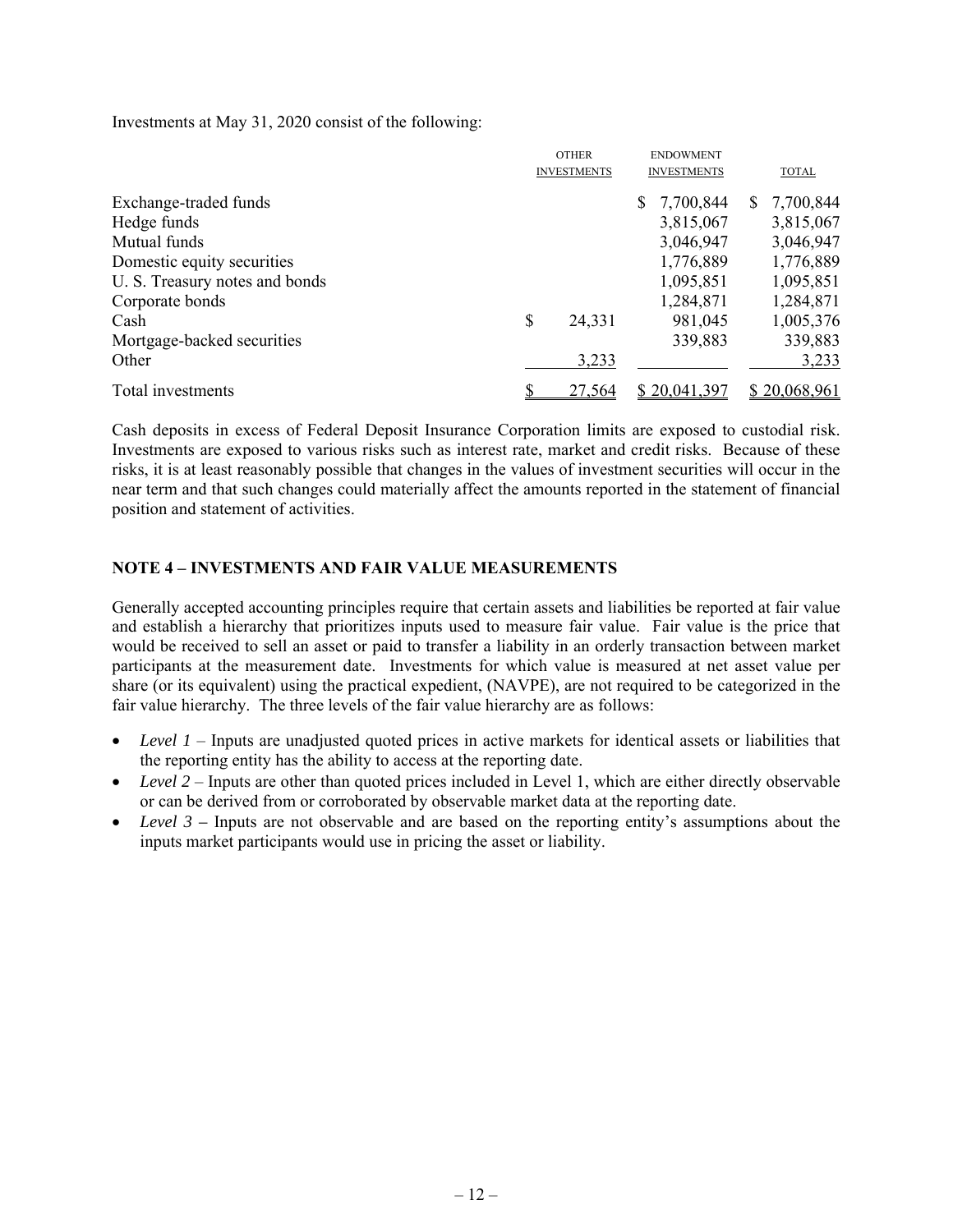Assets measured at fair value at May 31, 2021 are as follows:

|                                                                          | LEVEL 1             | LEVEL 2         | <b>NAVPE</b>    | <b>TOTAL</b>                |
|--------------------------------------------------------------------------|---------------------|-----------------|-----------------|-----------------------------|
| Investments:                                                             |                     |                 |                 |                             |
| Exchange-traded funds:                                                   |                     |                 |                 |                             |
| International                                                            | \$<br>5,521,311     |                 |                 | $\mathbb{S}^-$<br>5,521,311 |
| Domestic                                                                 | 5,303,005           |                 |                 | 5,303,005                   |
| Mutual funds:                                                            |                     |                 |                 |                             |
| Domestic bond                                                            | 1,700,693           |                 |                 | 1,700,693                   |
| International equity                                                     | 887,070             |                 |                 | 887,070                     |
| Real assets                                                              | 669,665             |                 |                 | 669,665                     |
| Debt securities:                                                         |                     |                 |                 |                             |
| U. S. Treasury notes and bonds                                           |                     | 1,239,035<br>\$ |                 | 1,239,035                   |
| Domestic corporate bonds                                                 |                     | 1,186,413       |                 | 1,186,413                   |
| Mortgage-backed securities                                               |                     | 210,357         |                 | 210,357                     |
| Domestic equity securities                                               | 2,525,919           |                 |                 | 2,525,919                   |
| Total                                                                    | 16,607,663          | 2,635,805       |                 | 19,243,468                  |
| Investments measured at net asset value<br>using the practical expedient |                     |                 | 3,868,855<br>\$ | 3,868,855                   |
| Total assets measured at fair value                                      | <u>\$16,607,663</u> | 2,635,805       | 3,868,855<br>S. | \$23,112,323                |

Assets measured at fair value at May 31, 2020 are as follows:

|                                         |    | LEVEL 1    |     | LEVEL 2   | <b>NAVPE</b>    | <b>TOTAL</b>    |
|-----------------------------------------|----|------------|-----|-----------|-----------------|-----------------|
| Investments:                            |    |            |     |           |                 |                 |
| Exchange-traded funds:                  |    |            |     |           |                 |                 |
| International                           | S. | 3,858,804  |     |           |                 | \$<br>3,858,804 |
| Domestic                                |    | 3,842,040  |     |           |                 | 3,842,040       |
| Mutual funds:                           |    |            |     |           |                 |                 |
| Domestic bond                           |    | 2,446,013  |     |           |                 | 2,446,013       |
| International equity                    |    | 600,934    |     |           |                 | 600,934         |
| Debt securities:                        |    |            |     |           |                 |                 |
| U. S. Treasury notes and bonds          |    |            | \$. | 1,095,851 |                 | 1,095,851       |
| Domestic corporate bonds                |    |            |     | 1,284,871 |                 | 1,284,871       |
| Mortgage-backed securities              |    |            |     | 339,883   |                 | 339,883         |
| Domestic equity securities              |    | 1,776,889  |     |           |                 | 1,776,889       |
| Other                                   |    | 3,233      |     |           |                 | 3,233           |
| Total                                   |    | 12,527,913 |     | 2,720,605 |                 | 15,248,518      |
| Investments measured at net asset value |    |            |     |           |                 |                 |
| using the practical expedient           |    |            |     |           | 3,815,067<br>S. | 3,815,067       |
| Total assets measured at fair value     |    | 12,527,913 |     | 2,720,605 | 3,815,067<br>S. | \$19,063,585    |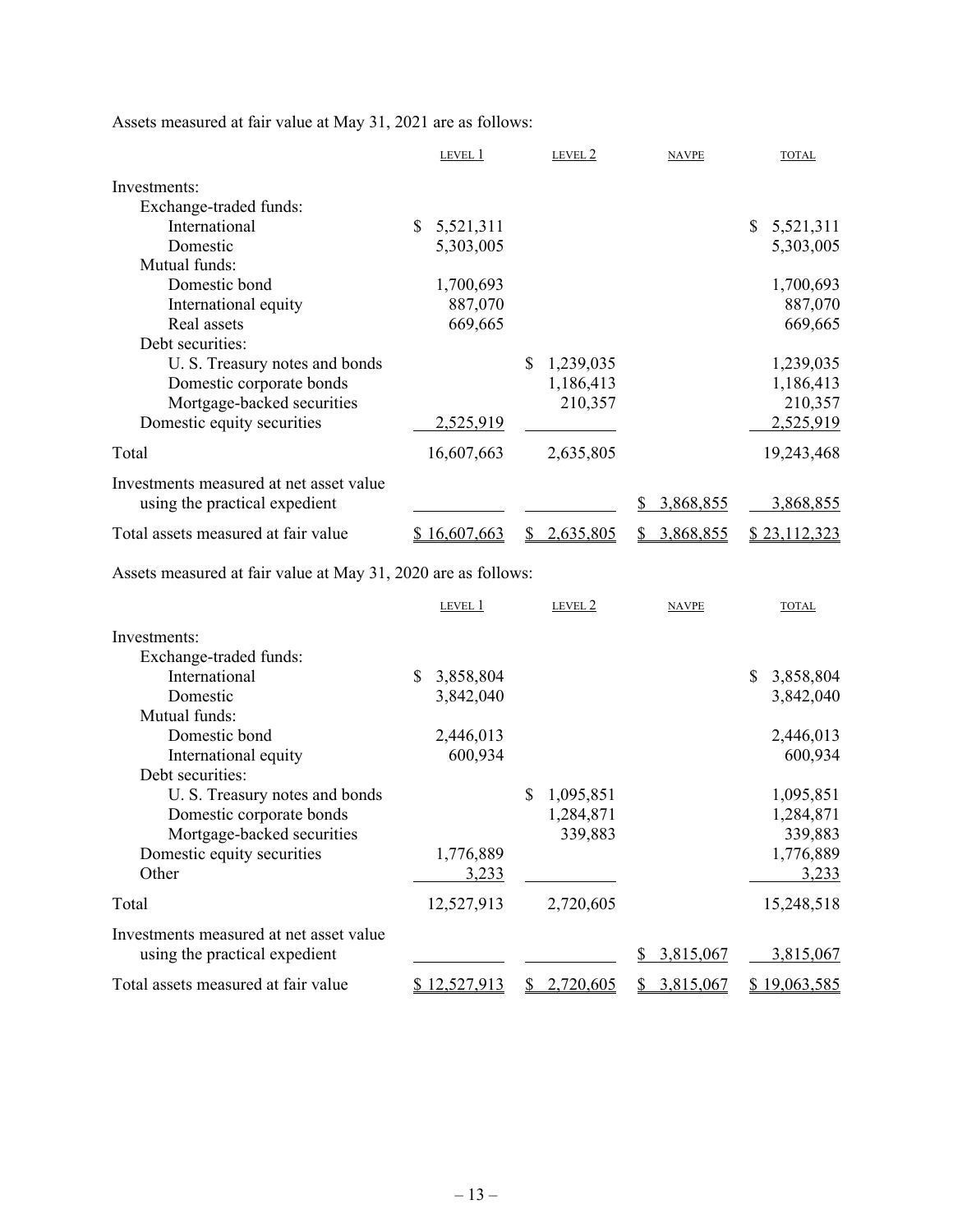| <b>STRATEGY</b>                                                          | <b>FAIR VALUE</b><br><b>DETERMINED</b><br><b>USING NET ASSET</b><br><b>VALUE AT</b><br>MAY 31, 2021 | <b>FAIR VALUE</b><br><b>DETERMINED</b><br><b>USING NET ASSET</b><br><b>VALUE AT</b><br>MAY 31, 2020 | <b>NUMBER</b><br>OF FUND<br><b>YEARS</b> | <b>REDEMPTION TERMS</b>                                        | <b>REDEMPTION</b><br><b>RESTRICTIONS</b>                                                                                                                |
|--------------------------------------------------------------------------|-----------------------------------------------------------------------------------------------------|-----------------------------------------------------------------------------------------------------|------------------------------------------|----------------------------------------------------------------|---------------------------------------------------------------------------------------------------------------------------------------------------------|
| Private equity $-$<br>diversified<br>strategies                          | \$1,679,135                                                                                         | \$1,488,150                                                                                         | $2 - 2021$<br>and<br>2020                | One fund quarterly<br>with 20 days' notice;<br>one fund daily. | One fund has a gate<br>at 5% of fund level<br>NAV, a lock-up<br>period until 2027,<br>and an unfunded<br>commitment at<br>May 31, 2021 of<br>\$421,000. |
| Hedge fund - multi-<br>strategy                                          | 1,057,068                                                                                           | 984,226                                                                                             | $1 - 2021$<br>and<br>2020                | Quarterly with<br>95 days' notice.                             | Gate at 25% of fund<br>level NAV.                                                                                                                       |
| Hedge fund - long-<br>term capital<br>appreciation                       | 851,039                                                                                             | 743,724                                                                                             | $1 - 2021$<br>and<br>2020                | Monthly with 1 days'<br>notice.                                | None.                                                                                                                                                   |
| Hedge fund - real<br>estate fixed-income                                 | 281,613                                                                                             | 598,967                                                                                             | $1 - 2021$<br>and<br>2020                | Quarterly with<br>95 days' notice.                             | None.                                                                                                                                                   |
| Total investments<br>measured at NAV<br>using the practical<br>expedient | \$3,868,855                                                                                         | \$3,815,067                                                                                         |                                          |                                                                |                                                                                                                                                         |

At May 31, 2021, the Foundation had an unfunded commitment of approximately \$421,000.

Valuation methods used for assets measured at fair value are as follows:

- *Exchange-traded funds* and *equity securities* are valued at the closing price reported on the active market on which the individual securities are traded.
- *Mutual funds* are valued at the reported net asset value of shares held.
- *Debt securities* are valued using prices obtained from independent quotation bureaus that use computerized valuation formulas which may include market-corroborated inputs for credit risk factors, interest rate and yield curves and broker quotes to calculate fair values.
- *Hedge funds* use net asset value per share (or its equivalent) to determine the fair value of the investment in the fund, which does not have a readily determinable fair value.

These valuation methods may produce a fair value that may not be indicative of net realizable value or reflective of future fair values. Furthermore, while Blue Bird believes its valuation methods are appropriate, the use of different methods or assumptions could result in a different fair value measurement at the reporting date.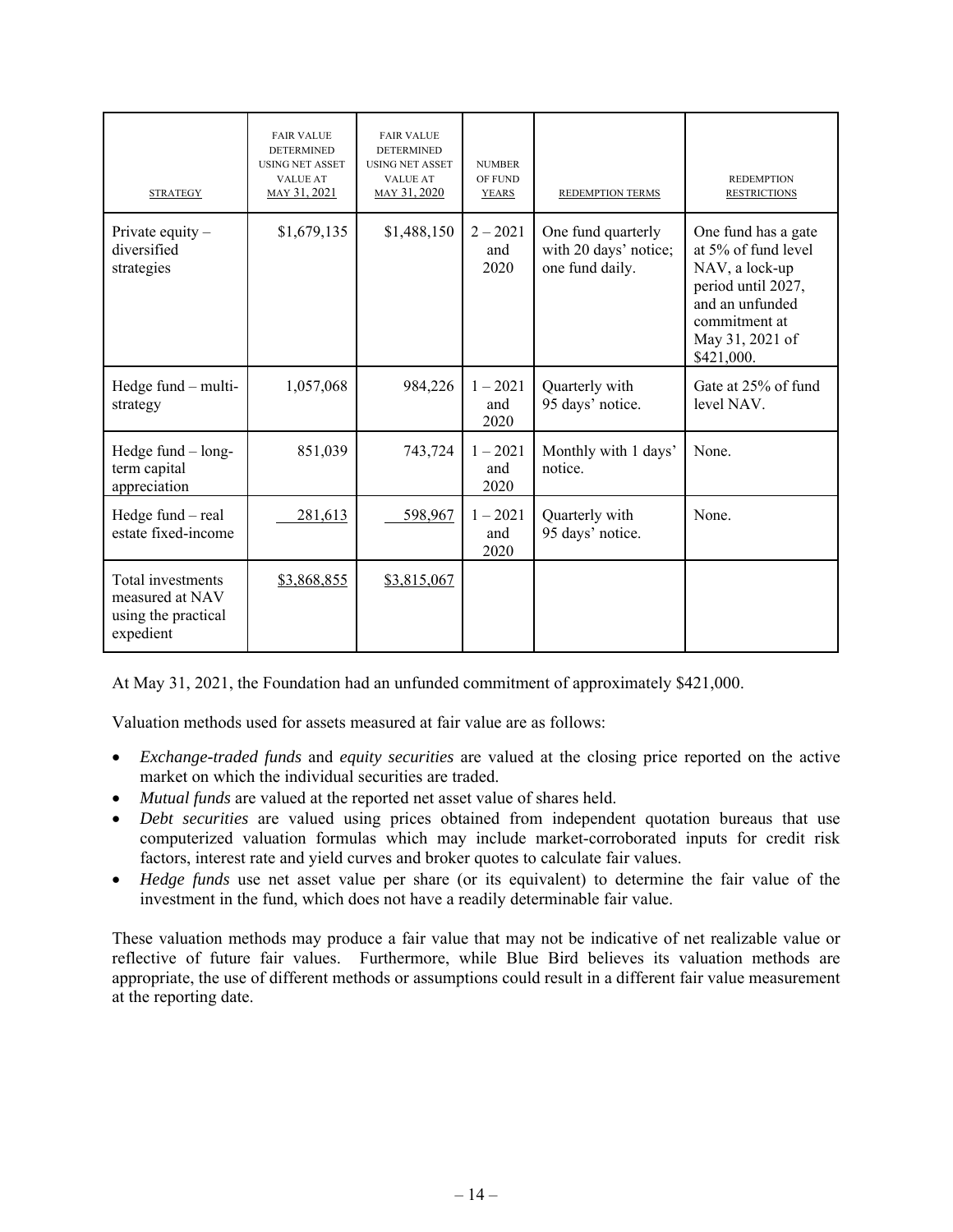#### **NOTE 5 – PROPERTY AND EQUIPMENT**

Property and equipment consists of the following:

|                                       | 2021        | 2020        |
|---------------------------------------|-------------|-------------|
| Land                                  | 303,670     | 303,670     |
| Building and leasehold improvements   | 6,217,513   | 6,064,072   |
| Equipment                             | 346,693     | 491,726     |
| Total property and equipment, at cost | 6,867,876   | 6,859,468   |
| Accumulated depreciation              | (1,378,706) | (1,152,617) |
| Property and equipment, net           | 5,489,170   | 5,706,851   |

#### **NOTE 6 – NET ASSETS WITHOUT DONOR RESTRICTIONS**

Net assets without donor restrictions are as follows:

|                                             | 2021         | 2020                        |
|---------------------------------------------|--------------|-----------------------------|
| Board-designated endowment                  |              | $$23,078,325$ $$19,252,141$ |
| Undesignated                                | 507,079      | 183,545                     |
| Property and equipment, net                 | 5.489.170    | 5,706,851                   |
| Total net assets without donor restrictions | \$29,074,574 | \$25,142,537                |

Blue Bird does not have a specific policy in regard to establishing board-designated reserves. However, the Board of Directors may designate excess cash flows for capital reserves, specific projects, or endowments, as deemed prudent.

#### **NOTE 7 – NET ASSETS WITH DONOR RESTRICTIONS**

Net assets with donor restrictions are restricted as follows:

|                                                          | 2021         | 2020     |
|----------------------------------------------------------|--------------|----------|
| Subject expenditures for a specified purpose:            |              |          |
| Clinic operations                                        | \$<br>15,600 |          |
| Endowments subject to spending policy and appropriation: |              |          |
| Lillian Rockwell Endowment Fund - general endowment      | 451,009      | 365, 315 |
| John T. Sprouse and Estelle Yeargrin Sprouse Endowment   |              |          |
| $Fund-research$                                          | 290,401      | 235,224  |
| Alice and David C. Bintliff Fund – special needs for     |              |          |
| Clinic patients                                          | 233,085      | 188,717  |
| Total net assets with donor restrictions                 | 990,095      | 789,256  |

#### **NOTE 8 – SUPPORT OF CLINIC, RESEARCH CENTER, LAB, AND RETT CENTER**

Program service grants made by the Circle to the Clinic, Research Center, Lab, and Rett Center are as follows:

|                                                         | 2021    | 2020      |
|---------------------------------------------------------|---------|-----------|
| Blue Bird Circle Rett Center                            | 223,500 | 423,411   |
| Blue Bird Circle Developmental Neurogenetics Laboratory | 180,000 | 420,000   |
| Blue Bird Circle Clinical Research Center               | 176,000 | 733,149   |
| Other                                                   |         | 5,000     |
| Total                                                   | 579.500 | 1,581,560 |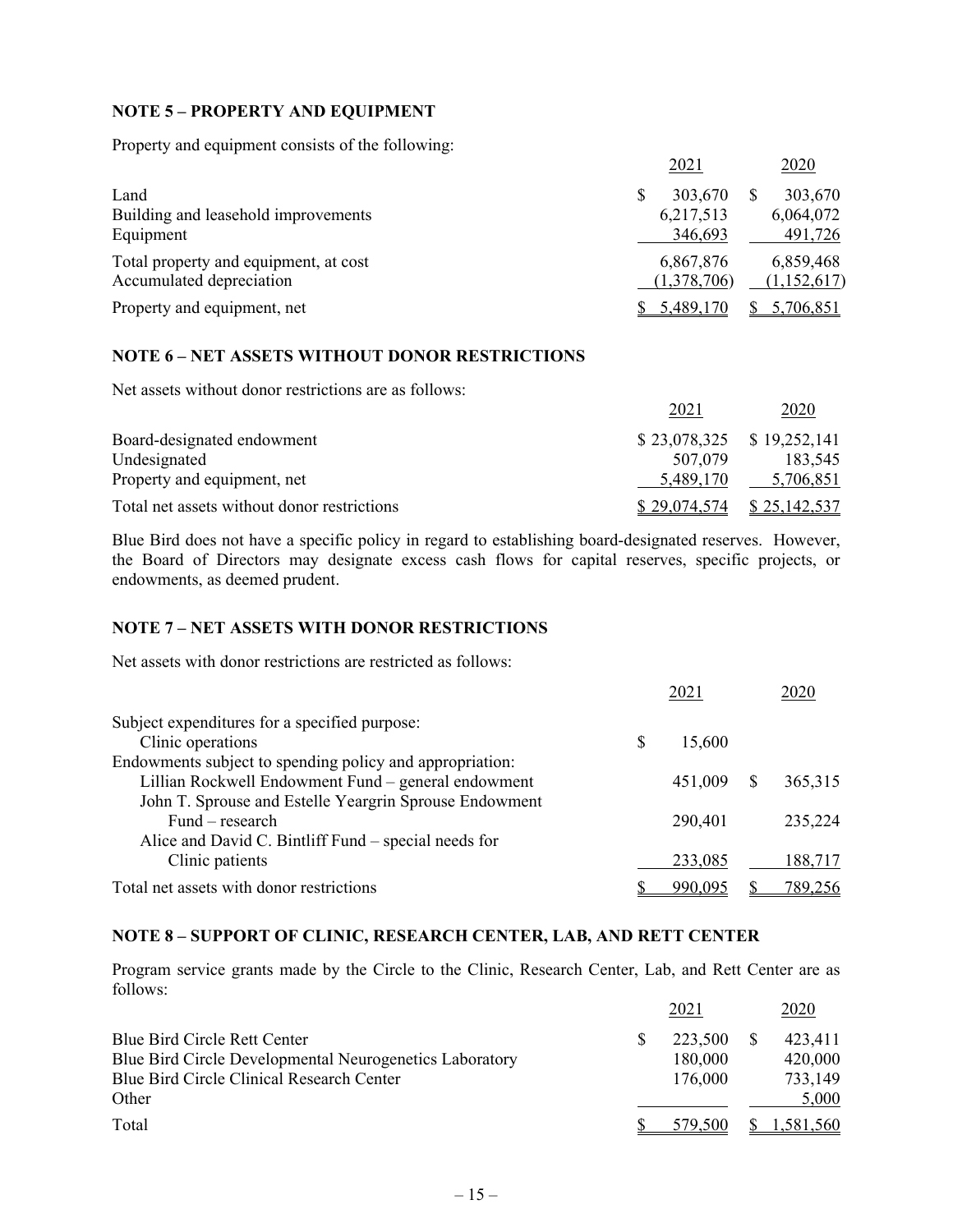#### **NOTE 9 – ENDOWMENT**

Blue Bird's endowment consists of donor-restricted endowment funds that are maintained in accordance with explicit donor stipulations and board-designated endowment funds of the Foundation. The purpose of the endowment is to provide long-term financial support to the programs of the Circle. Donorrestricted endowment funds are subject to the Texas Uniform Prudent Management of Institutional Funds Act (TUPMIFA). Blue Bird's Board of Directors has interpreted TUPMIFA as allowing Blue Bird to appropriate for expenditure or accumulate as much of a donor-restricted endowment fund as Blue Bird determines is prudent for the uses, benefits, purposes, and duration for which the endowment fund was established, subject to explicit donor stipulations. As a result of the interpretation, Blue Bird classifies the original value of gifts donated to the donor-restricted endowment funds as *net assets with donor restrictions* required to be maintained in perpetuity. The remaining portion of the donor-restricted endowment funds are classified as *net assets with donor restrictions* accumulated net investment return until those amounts are appropriated for expenditure by Blue Bird in a manner consistent with the standard of prudence prescribed by TUPMIFA. However, TUPMIFA does not preclude Blue Bird from spending below the amount required to be maintained in perpetuity subject to prudent standards. An endowment fund is *underwater* if the fair value of the fund's investments fall below the amount required to be maintained in perpetuity because of declines in the fair value of investments and/or continued appropriation and spending in accordance with prudent measures. There were no *underwater* funds at May 31, 2021 and 2020.

Changes in endowment net assets are as follows:

|                                         |                   |                | WITH DONOR RESTRICTIONS |                       |              |
|-----------------------------------------|-------------------|----------------|-------------------------|-----------------------|--------------|
|                                         | <b>BOARD-</b>     |                | <b>ACCUMULATED</b>      | <b>REQUIRED TO BE</b> |              |
|                                         | <b>DESIGNATED</b> | NET INVESTMENT |                         | <b>MAINTAINED</b>     |              |
|                                         | <b>ENDOWMENT</b>  |                | <b>RETURN</b>           | <b>IN PERPETUITY</b>  | <b>TOTAL</b> |
| Endowment net assets, May 31, 2019      | \$24,424,513      | \$             | 67,481                  | \$<br>813,189         | \$25,305,183 |
| Net investment return                   | 629,794           |                | 31,397                  |                       | 661,191      |
| Contributions and other additions       |                   |                |                         | 600                   | 600          |
| Donor redesignation                     |                   |                | (9,582)                 | (113,829)             | (123, 411)   |
| <b>Distributions</b>                    | (5,000,000)       |                |                         |                       | (5,000,000)  |
| Appropriation of Foundation assets held |                   |                |                         |                       |              |
| in trust for Circle                     | (789, 256)        |                |                         |                       | (789, 256)   |
|                                         |                   |                |                         |                       |              |
| Expenses                                | (12,910)          |                |                         |                       | (12,910)     |
| Endowment net assets, May 31, 2020      | <u>19,252,141</u> |                | 89,296                  | 699,960               | 20,041,397   |
| Net investment return                   | 4,518,443         |                | 185,139                 |                       | 4,703,582    |
| Contributions and other additions       |                   |                |                         | 100                   | 100          |
| Distributions                           | (675,000)         |                |                         |                       | (675,000)    |
| Expenses                                | (17,259)          |                |                         |                       | (17,259)     |
| Endowment net assets, May 31, 2021      | \$23,078,325      | S              | 274,435                 | \$<br>700,060         | \$24,052,820 |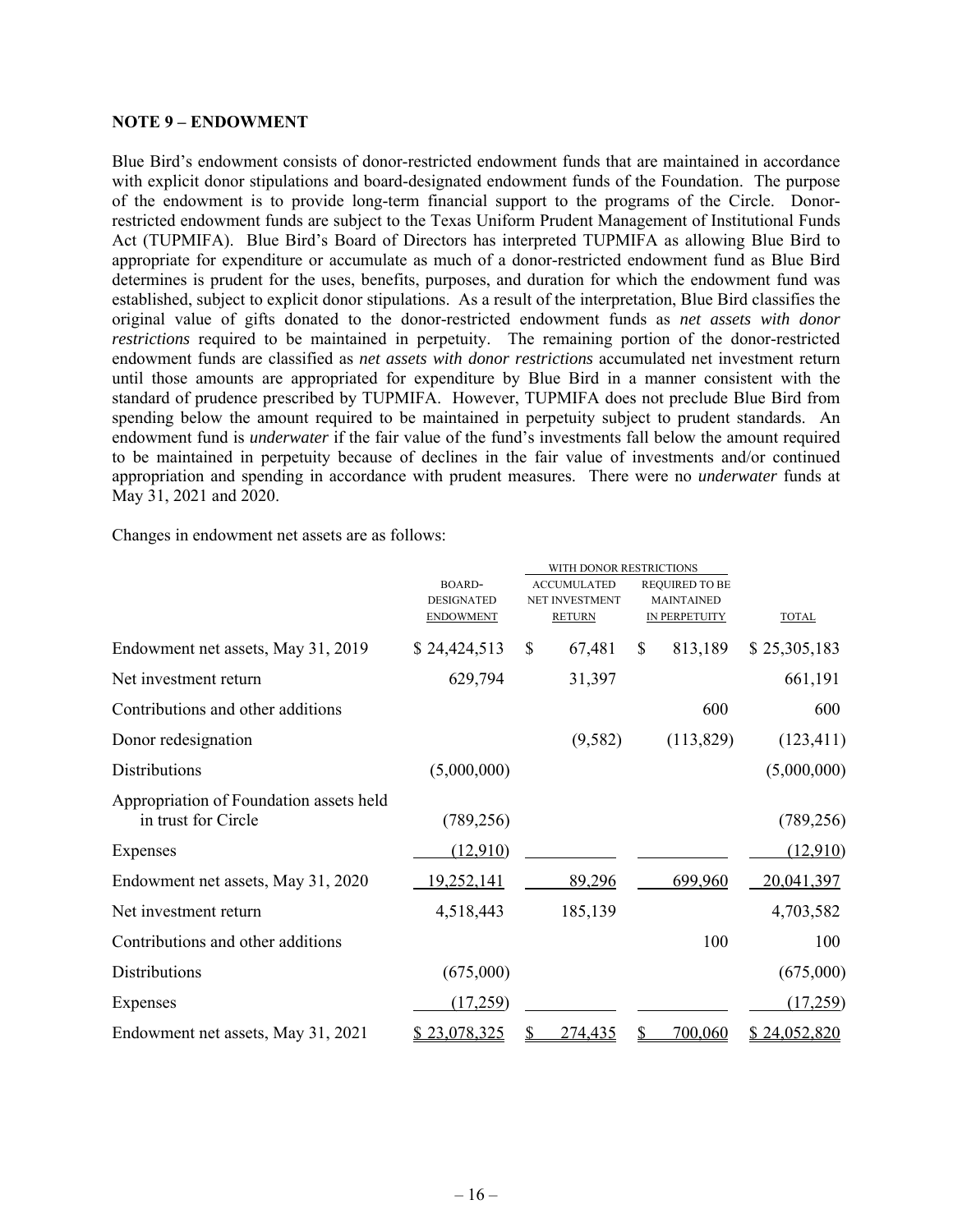#### Investment Policies and Strategy

The endowment assets of Blue Bird are maintained in investment accounts which are managed by independent investment managers that follow guidance provided in an investment policy approved by the Board of Directors of the Circle and the Foundation, respectively. The performance objectives are to safeguard assets and preserve the real purchasing power of assets while earning investment returns that are commensurate with the Circle's and Foundation's risk tolerance and are sufficient to meet their operational requirements. The target performance objective is to seek returns on investments that are in excess of the rate of inflation taking into consideration the Circle's and Foundation's spending policies. The Circle and the Foundation seek to control risk and reduce volatility in the investment portfolio through diversification.

The Circle's investments were liquidated in November 2019, and the donor-restricted endowment assets are now managed as part of the Foundation's investments.

The Foundation seeks to achieve growth in its assets in excess of inflation by emphasizing long-term investment fundamentals in structuring its endowment portfolio. The majority of the endowment funds are invested in equity and equity-like securities. A limited portion of the endowment portfolio can be invested in alternative investments designed to provide the flexibility needed to realize market gains and benefits not withstanding economic cycles. Fixed-income securities are used to lower the short-term volatility of the endowment portfolio and to provide income stability.

#### Spending Policy

The Circle appropriates for distribution from the donor-restricted endowment funds each year up to 5% of the average market value of the fund under management for the preceding twelve quarters (beginning July 31 of the prior year and preceding quarters). In conjunction with the authorization of the annual distribution, the Board of Directors of the Circle will review this policy in light of current and expected market conditions and rate of inflation. Other distributions may be made from time to time at the discretion of the Board of Directors of the Circle.

The Foundation's Board of Directors approves distributions to the Circle from the board-designated endowment funds on an annual basis based on the funding needs of the Circle.

#### **NOTE 10 – SUBSEQUENT EVENTS**

Management has evaluated subsequent events through September 27, 2021, which is the date that the financial statements were available for issuance. As a result of this evaluation, no events were identified that are required to be disclosed or would have a material impact on reported net assets or changes in net assets.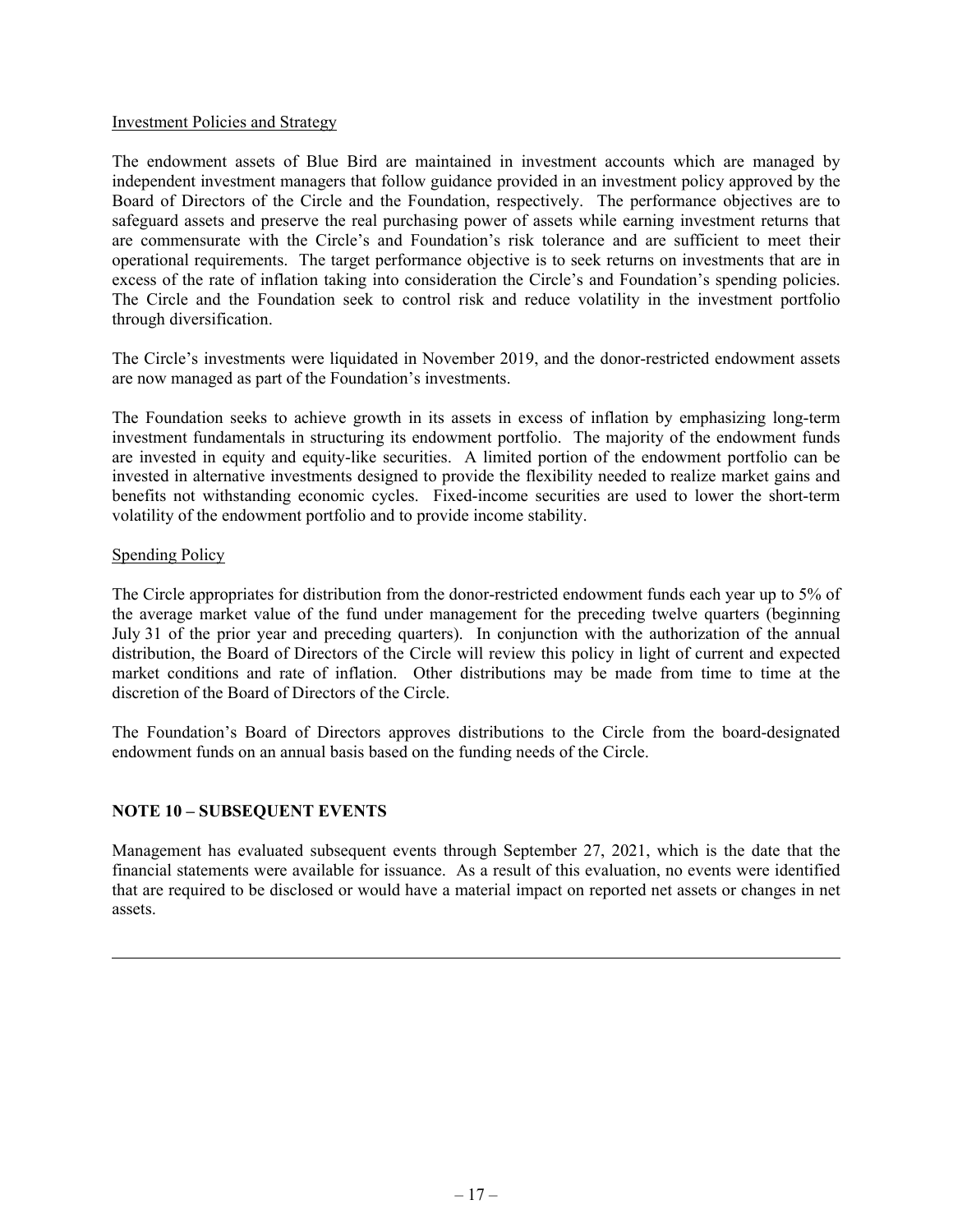### Consolidating Statement of Financial Position as of May 31, 2021

|                                                                                                                                                                                                                                        |             | <b>CIRCLE</b>                                   | <b>FOUNDATION</b>                            | <b>ELIMINATIONS</b> |                                     |               | CONSOLIDATED                                    |
|----------------------------------------------------------------------------------------------------------------------------------------------------------------------------------------------------------------------------------------|-------------|-------------------------------------------------|----------------------------------------------|---------------------|-------------------------------------|---------------|-------------------------------------------------|
| <b>ASSETS</b>                                                                                                                                                                                                                          |             |                                                 |                                              |                     |                                     |               |                                                 |
| Cash<br>Contributions receivable<br>Prepaid expenses and other assets<br>Beneficial interest in assets of the                                                                                                                          | \$          | 785,559<br>19,850<br>10,987                     |                                              | $\mathcal{S}$       | (1,520)                             | S             | 785,559<br>18,330<br>10,987                     |
| Foundation<br>Investments<br>Property and equipment, net                                                                                                                                                                               |             | 974,395<br>3,233<br>5,489,170                   | \$24,054,519                                 |                     | (974, 395)                          |               | 24,057,752<br>5,489,170                         |
| <b>TOTAL ASSETS</b>                                                                                                                                                                                                                    | S           | 7,283,194                                       | \$24,054,519                                 | \$                  | (975, 915)                          |               | \$30,361,798                                    |
| <b>LIABILITIES AND NET ASSETS</b><br>Liabilities:<br>Accounts payable<br>Consignments payable<br>Grants payable<br>Paycheck Protection Program<br>refundable advance<br>Funds held in trust for the Circle<br><b>Total liabilities</b> | $\mathbf S$ | 58,143<br>49,735<br>95,821<br>91,630<br>295,329 | 3,320<br><sup>\$</sup><br>974,395<br>977,715 | \$                  | (1,520)<br>(974, 395)<br>(975, 915) | <sup>\$</sup> | 59,943<br>49,735<br>95,821<br>91,630<br>297,129 |
| Net assets:<br>Without donor restrictions<br>With donor restrictions                                                                                                                                                                   |             | 5,997,770<br>990,095                            | 23,076,804                                   |                     |                                     |               | 29,074,574<br>990,095                           |
| Total net assets                                                                                                                                                                                                                       |             | 6,987,865                                       | 23,076,804                                   |                     |                                     |               | 30,064,669                                      |
| <b>TOTAL LIABILITIES AND</b><br><b>NET ASSETS</b>                                                                                                                                                                                      |             | 7,283,194                                       | \$24,054,519                                 |                     | (975, 915)                          |               | \$30,361,798                                    |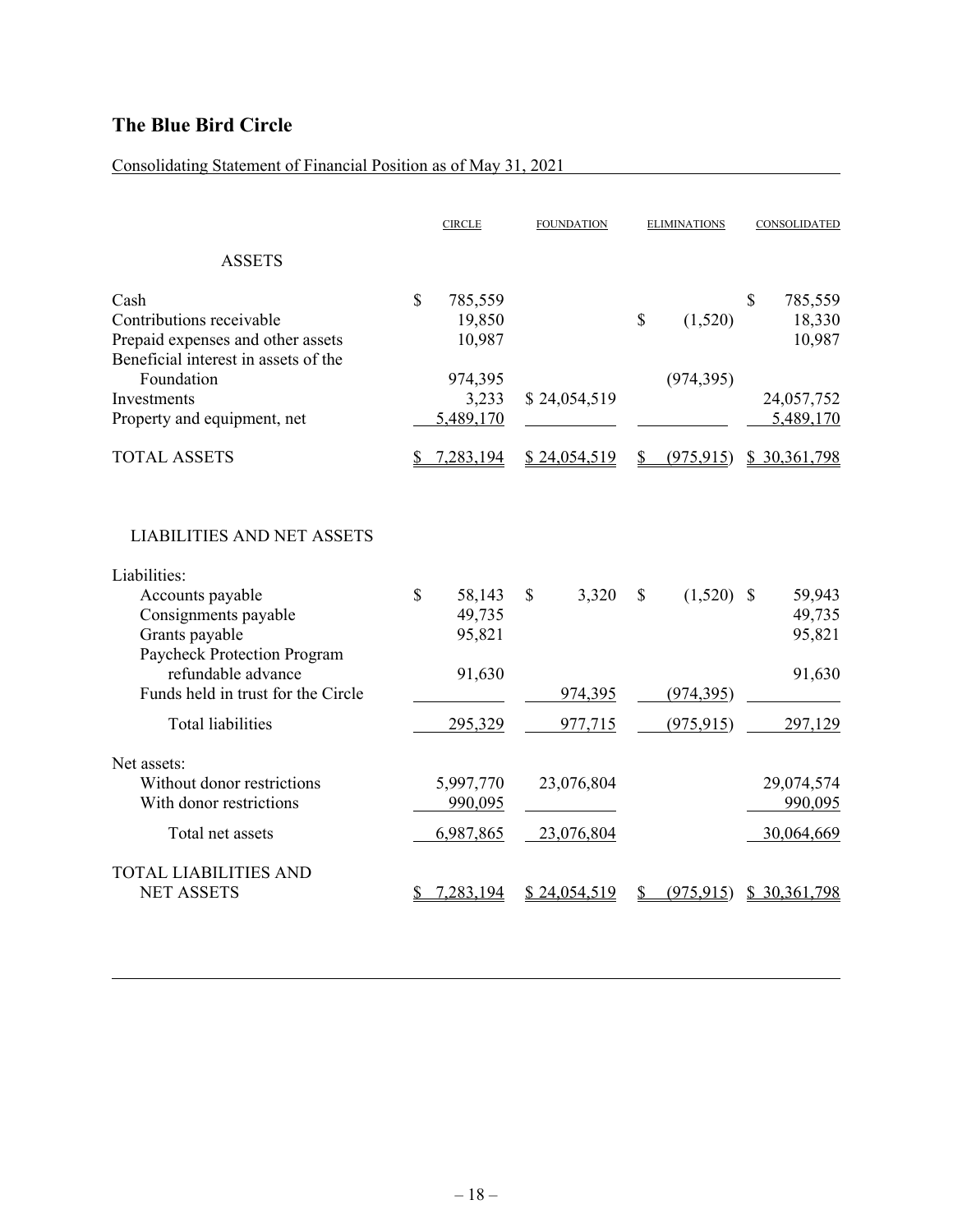### Consolidating Statement of Financial Position as of May 31, 2020

|                                                                                                                                                                                                                                                                        |             | <b>CIRCLE</b>                                               |              | <b>FOUNDATION</b>        | <b>ELIMINATIONS</b> |            |             | CONSOLIDATED                                                |
|------------------------------------------------------------------------------------------------------------------------------------------------------------------------------------------------------------------------------------------------------------------------|-------------|-------------------------------------------------------------|--------------|--------------------------|---------------------|------------|-------------|-------------------------------------------------------------|
| <b>ASSETS</b>                                                                                                                                                                                                                                                          |             |                                                             |              |                          |                     |            |             |                                                             |
| Cash<br>Interest and other receivable<br>Contributions receivable<br>Prepaid expenses and other assets<br>Beneficial interest in assets of the                                                                                                                         | $\mathbf S$ | 505,494<br>62,004<br>68,150<br>48,905                       |              |                          |                     |            | $\mathbf S$ | 505,494<br>62,004<br>68,150<br>48,905                       |
| Foundation<br>Investments<br>Property and equipment, net                                                                                                                                                                                                               |             | 789,256<br>17,412<br>5,706,851                              |              | \$20,051,549             | \$                  | (789, 256) |             | 20,068,961<br>5,706,851                                     |
| <b>TOTAL ASSETS</b>                                                                                                                                                                                                                                                    |             | 7,198,072                                                   |              | \$20,051,549             | S                   | (789, 256) |             | \$26,460,365                                                |
| <b>LIABILITIES AND NET ASSETS</b><br>Liabilities:<br>Accounts payable<br>Construction payable<br>Consignments payable<br>Grants payable<br>Paycheck Protection Program<br>refundable advance<br>Special event refundable advance<br>Funds held in trust for the Circle | \$          | 24,805<br>10,754<br>39,417<br>178,284<br>118,060<br>147,100 | $\mathbb{S}$ | 10,152<br><u>789,256</u> | \$                  | (789, 256) | $\mathbf S$ | 34,957<br>10,754<br>39,417<br>178,284<br>118,060<br>147,100 |
| <b>Total liabilities</b>                                                                                                                                                                                                                                               |             | 518,420                                                     |              | 799,408                  |                     | (789, 256) |             | 528,572                                                     |
| Net assets:<br>Without donor restrictions<br>With donor restrictions<br>Total net assets                                                                                                                                                                               |             | 5,890,396<br>789,256<br>6,679,652                           |              | 19,252,141<br>19,252,141 |                     |            |             | 25, 142, 537<br>789,256<br>25,931,793                       |
| <b>TOTAL LIABILITIES AND</b><br><b>NET ASSETS</b>                                                                                                                                                                                                                      |             | 7,198,072                                                   |              | \$20,051,549             | S                   | (789, 256) |             | \$26,460,365                                                |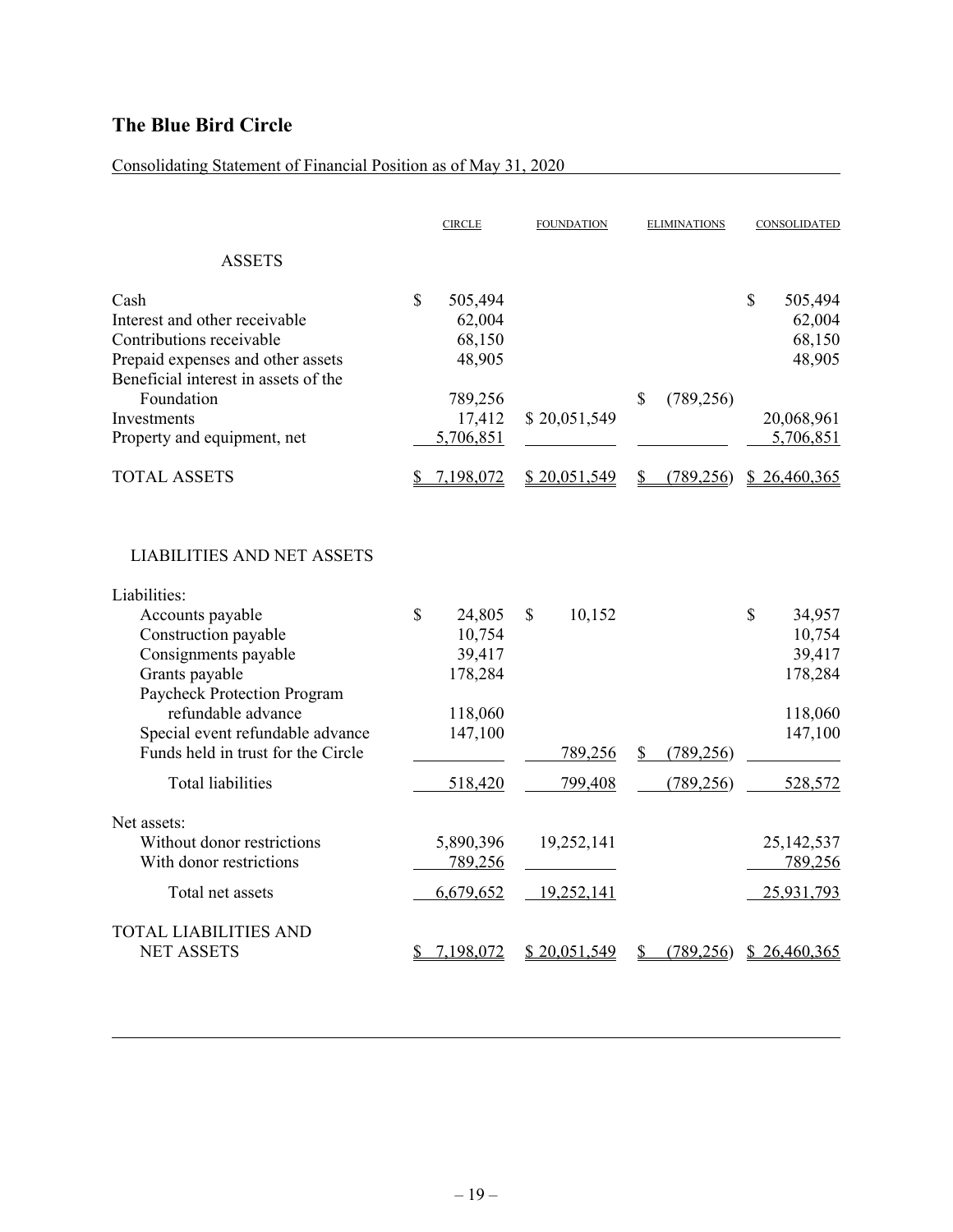### Consolidating Statement of Activities for the year ended May 31, 2021

|                                                                                                                                                     |              | <b>CIRCLE</b>                            | <b>FOUNDATION</b> |                         | <b>ELIMINATIONS</b> |                  | CONSOLIDATED                        |
|-----------------------------------------------------------------------------------------------------------------------------------------------------|--------------|------------------------------------------|-------------------|-------------------------|---------------------|------------------|-------------------------------------|
| <b>REVENUE:</b>                                                                                                                                     |              |                                          |                   |                         |                     |                  |                                     |
| Blue Bird Circle Resale Shop, net<br>Grant from the Foundation<br>Contributions<br>Blue Bird Fall luncheon                                          | $\mathbb{S}$ | 356,489<br>675,000<br>320,519<br>152,475 |                   |                         | \$                  | (675,000)        | \$<br>356,489<br>320,519<br>152,475 |
| Direct donor benefits of Fall luncheon<br>Other Circle projects and sales<br>Membership contributions<br>Change in beneficial interest in assets of |              | (27, 405)<br>143,908<br>46,566           |                   |                         |                     | (1,000)          | (27, 405)<br>142,908<br>46,566      |
| the Foundation<br>Net investment return                                                                                                             |              | 185,139<br>29,744                        | $\mathbb{S}$      | (185, 139)<br>4,703,582 |                     |                  | 4,733,326                           |
| Total revenue                                                                                                                                       |              | 1,882,435                                |                   | 4,518,443               |                     | (676,000)        | 5,724,878                           |
| <b>EXPENSES:</b>                                                                                                                                    |              |                                          |                   |                         |                     |                  |                                     |
| Program services:<br>Contribution to the Circle<br>Program service grants                                                                           |              | 579,500                                  |                   | 675,000                 |                     | (675,000)        | 579,500                             |
| Total program services                                                                                                                              |              | 579,500                                  |                   | 675,000                 |                     | (675,000)        | 579,500                             |
| Management and general<br>Blue Bird Circle Resale Shop<br>Special events and Circle projects                                                        |              | 169,126<br>809,738<br>15,858             |                   | 18,780                  |                     | (1,000)          | 186,906<br>809,738<br>15,858        |
| Total expenses                                                                                                                                      |              | 1,574,222                                |                   | 693,780                 |                     | (676,000)        | 1,592,002                           |
| <b>CHANGES IN NET ASSETS</b>                                                                                                                        |              | 308,213                                  |                   | 3,824,663               |                     | $\boldsymbol{0}$ | 4,132,876                           |
| Net assets, beginning of year                                                                                                                       |              | 6,679,652                                |                   | 19,252,141              |                     | $\boldsymbol{0}$ | 25,931,793                          |
| Net assets, end of year                                                                                                                             |              | 6,987,865                                |                   | \$23,076,804            | \$                  | $\boldsymbol{0}$ | \$30,064,669                        |